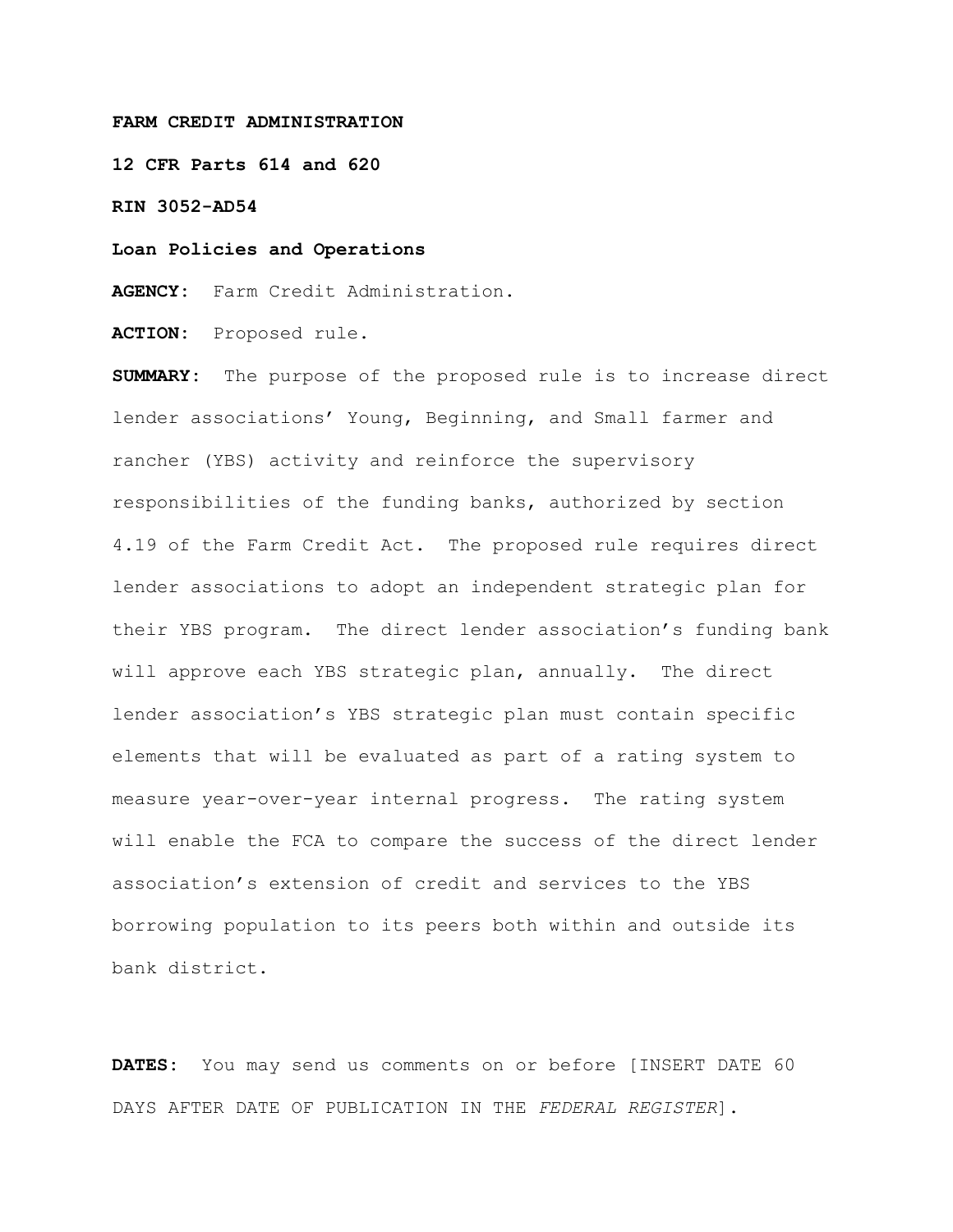**ADDRESSES:** We offer a variety of methods for you to submit comments. For accuracy and efficiency, commenters are encouraged to submit comments by e-mail or through FCA's Web site. As facsimiles (fax) are difficult for us to process and achieve compliance with section 508 of the Rehabilitation Act, as amended, we are no longer accepting comments submitted by fax. Regardless of the method you use, please do not submit your comment multiple times via different methods. You may submit comments by any of the following methods:

• E-mail: Send us an e-mail at [reg-comm@fca.gov.](mailto:reg-comm@fca.gov)

• FCA Web site: [http://www.fca.gov.](http://www.fca.gov/) Click inside the "I want to…" field near the top of the page; select "comment on a pending regulation" from the dropdown menu; and click "Go." This takes you to an electronic public comment form.

• Mail: Autumn R. Agans, Deputy Director, Office of Regulatory Policy, Farm Credit Administration, 1501 Farm Credit Drive, McLean, VA 22102-5090

 You may review copies of comments we receive at our office in McLean, Virginia by appointment by contacting the Office of Regulatory Policy contact listed below, or on our Web site at [http://www.fca.gov.](http://www.fca.gov/) Once you are on the Web site, click inside the "I want to…" field near the top of the page; select "find comments on a pending regulation" from the dropdown menu; and click "Go." This will take you to the Comment Letters page where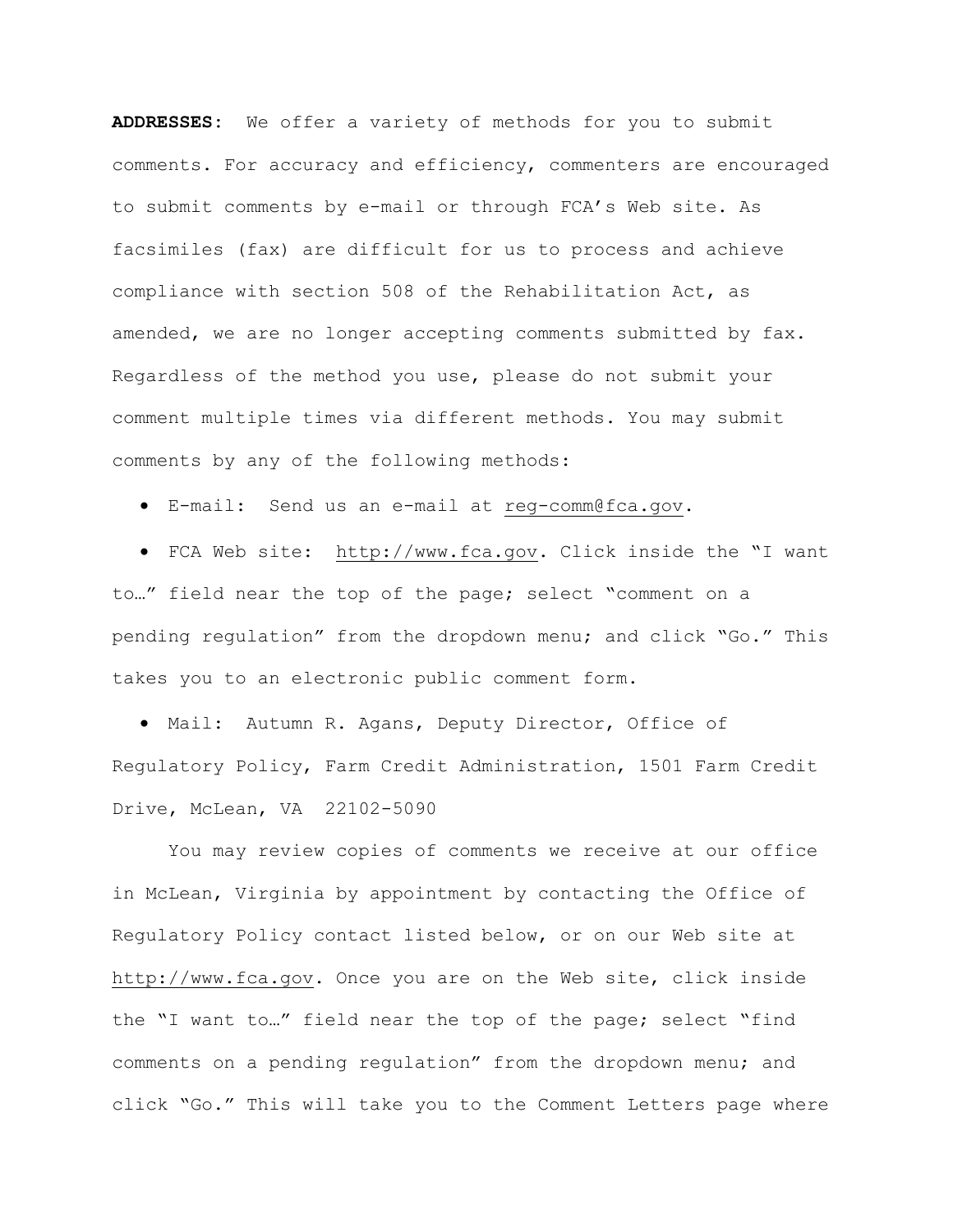you can select the regulation for which you would like to read the public comments. We will show your comments as submitted, including any supporting data provided, but for technical reasons we may omit items such as logos and special characters. Identifying information that you provide, such as phone numbers and addresses, will be publicly available. However, we will attempt to remove e-mail addresses to help reduce Internet spam.

## **FOR FURTHER INFORMATION CONTACT:**

Technical information: Jessica Potter, Senior Policy Analyst, Office of Regulatory Policy, (703) 819-4667, TTY (703) 883-4056, [potterj@fca.gov.](mailto:potterj@fca.gov)

Legal information: Hazem Isawi, Senior Attorney, Office of General Counsel, (703) 883-4022, TTY (703) 883-4056, isawih@fca.gov.

### **SUPPLEMENTARY INFORMATION:**

### I. Objectives

The objectives of this proposed rule are to:

- Increase direct lender associations' YBS activity;
- Reinforce the supervisory responsibilities of the funding banks, authorized by section 4.19 of the Farm Credit Act;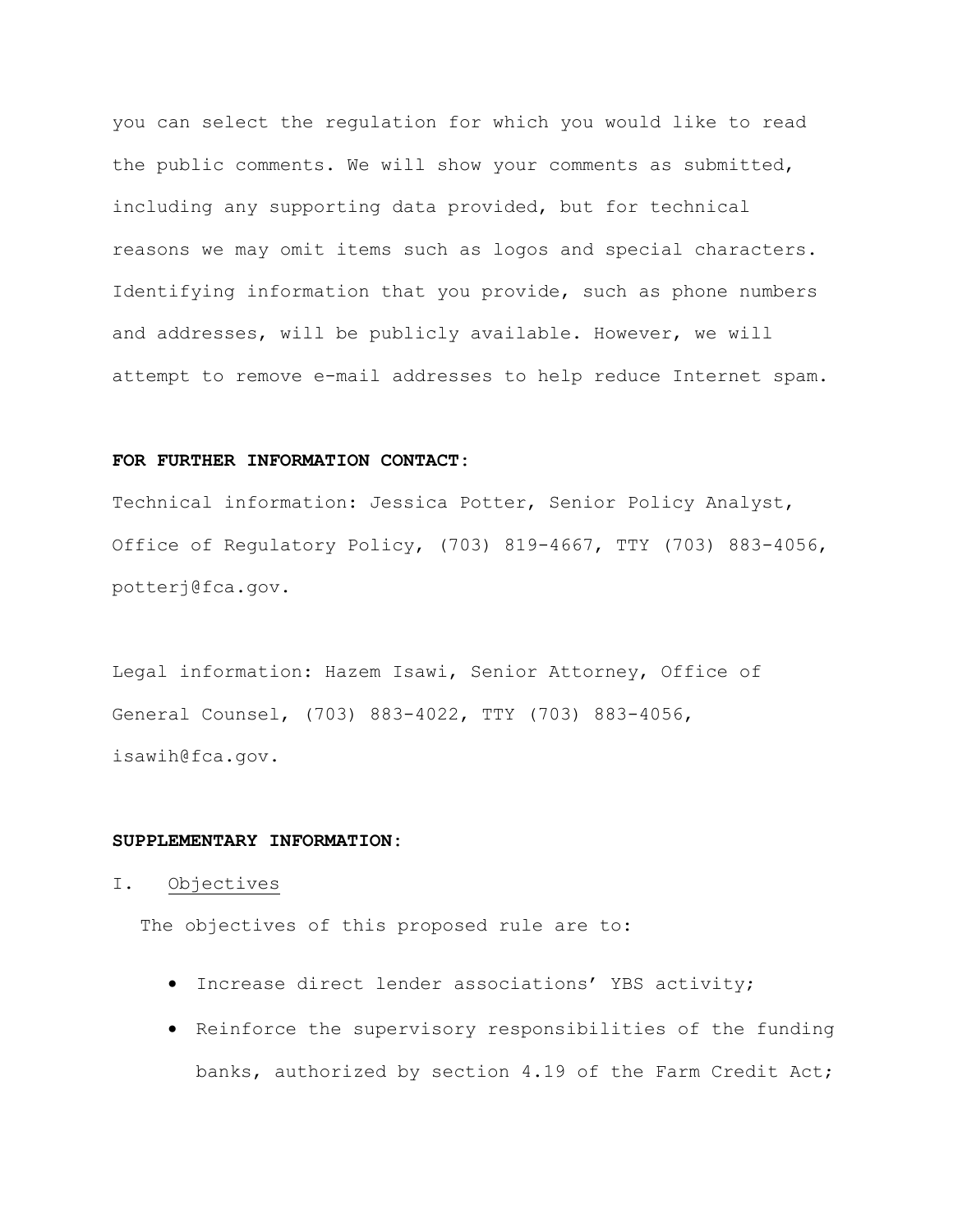- Require each direct lender association to adopt an independent strategic plan for their YBS program; and,
- Provide elements that will be evaluated as part of a rating system to measure year-over-year YBS progress, allowing FCA to compare the success of the direct lender association to its peers with regard to extension of credit and services to the YBS borrowing population.

### II. Background

The Farm Credit System (System) is the oldest of the financial Government-sponsored enterprises (GSEs). The objective of the System is to improve the income and wellbeing of American farmers and ranchers by furnishing sound, adequate, and constructive credit and closely-related services to them, their cooperatives, and selected farm-related businesses.<sup>[1](#page-3-0)</sup> The System has a unique mission to serve YBS farmers and ranchers. Section 4.19 of the Farm Credit Act of 1971, as amended (Act),<sup>2</sup> requires each System association to establish a program to furnish sound and constructive credit and related services to YBS farmers and ranchers. In addition, each affiliated association's YBS program is subject to review and approval by their

<span id="page-3-0"></span><sup>1</sup> 12 U.S.C. 2001.

<span id="page-3-1"></span><sup>2</sup> 12 U.S.C. 2207.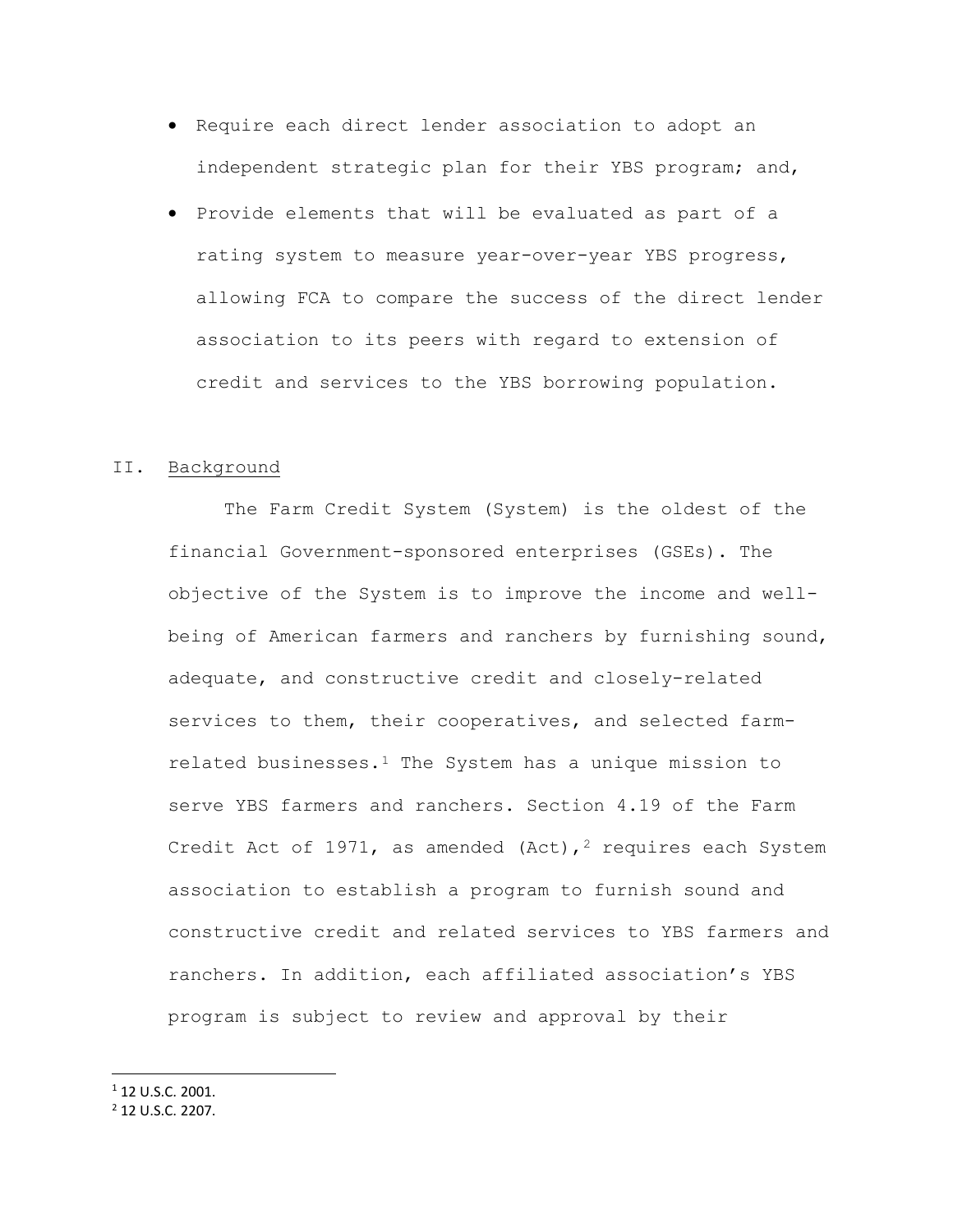respective funding bank, which must report annually to FCA on the operations and achievements of their associations' programs.

YBS farmers and ranchers, like all those in agriculture, face a wide range of challenges, including access to capital and credit; the impact of rising costs on profitability; urbanization and the availability of resources like land, water, and labor; globalization; and competition from larger or more established farms. Although all agricultural producers face these challenges, the hurdles that YBS farmers and ranchers face are often greater due to their lack of an agricultural production history, inexperience in production agriculture, low capital position, or limited credit history. The FCA continues to believe the System's YBS mission is important to enable small and start-up farmers and ranchers to make successful entries into agricultural production. Also, FCA believes it is important to ensure marketing and outreach efforts include all eligible and creditworthy persons, with specific outreach toward diversity and inclusion. The System's YBS mission is also critical to facilitate the transfer of agricultural operations from one generation to the next. FCA remains committed to ensuring the System fulfills its important mission to YBS farmers and ranchers.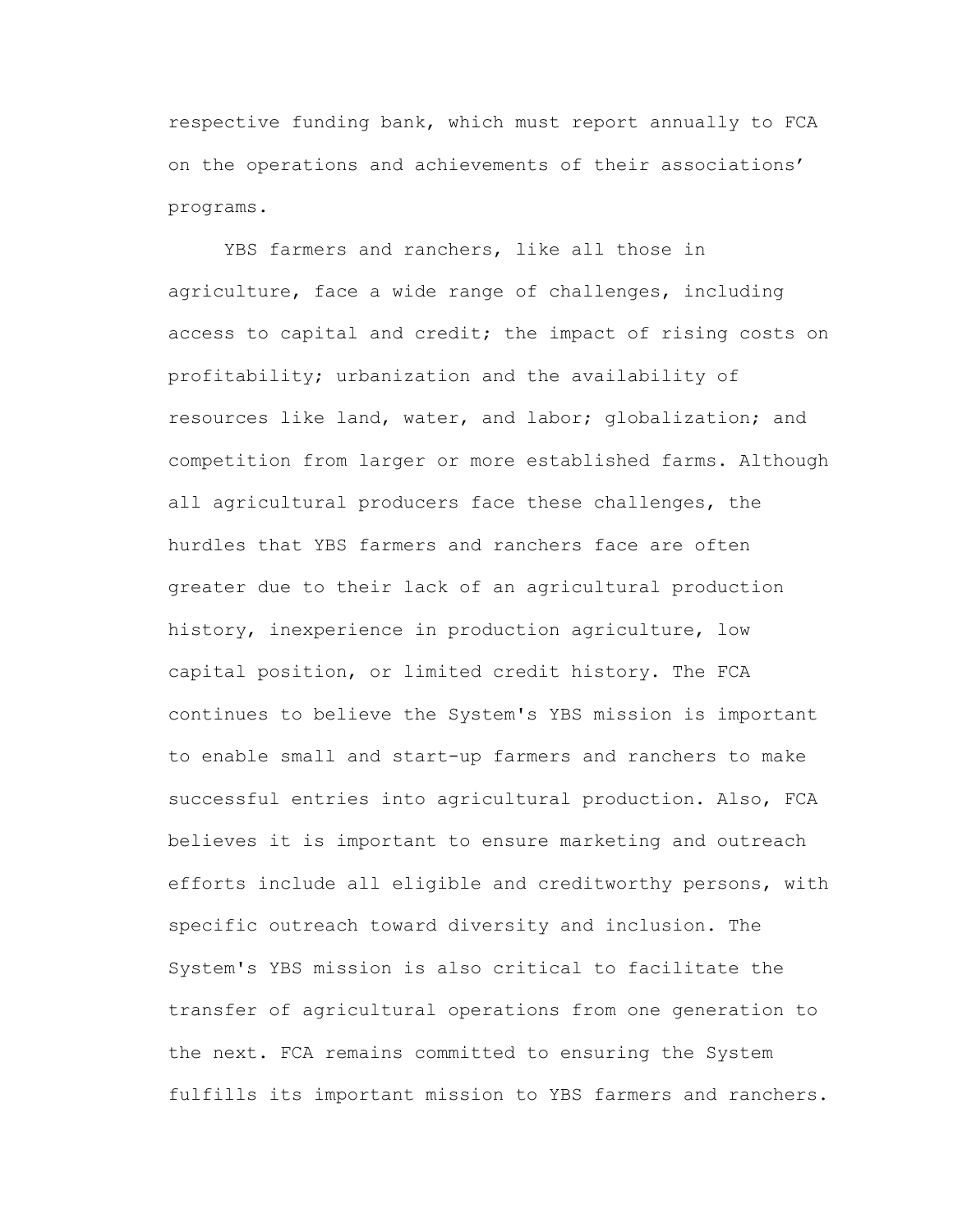Since FCA's YBS regulation was first implemented in 1981, the agency has periodically strengthened the YBS framework through regulatory amendments[,3](#page-5-0) Board policy statements, bookletters, exam manual updates, public statements, and other initiatives to promote compliance and to highlight the System's efforts to provide service to YBS farmers and ranchers. In recent years, a focus on YBS has been a regular feature of FCA strategic and performance plans. Nonetheless, there remain opportunities for further improvement.

Pursuant to existing regulations, FCA receives YBS program information through associations' operational and strategic business plans[.4](#page-5-1) To meet the requirements of the regulation, these plans must discuss forward-looking information such as program objectives, annual quantitative and qualitative targets, and proposed methods to ensure credit and services are provided in a safe and sound manner.<sup>[5](#page-5-2)</sup> However, as part of the existing planning process, there is no requirement for associations to report on past performance. Without this assessment, plans are unlikely to target deficient areas (e.g., outreach, budget resources,

<span id="page-5-0"></span><sup>&</sup>lt;sup>3</sup> The regulation was last amended in 2004. 69 FR 16460 (Mar. 30, 2004).

<span id="page-5-1"></span><sup>4</sup> 12 CFR 614.4165(e).

<span id="page-5-2"></span> $5$  12 CFR 614.4165(c)(1)-(4).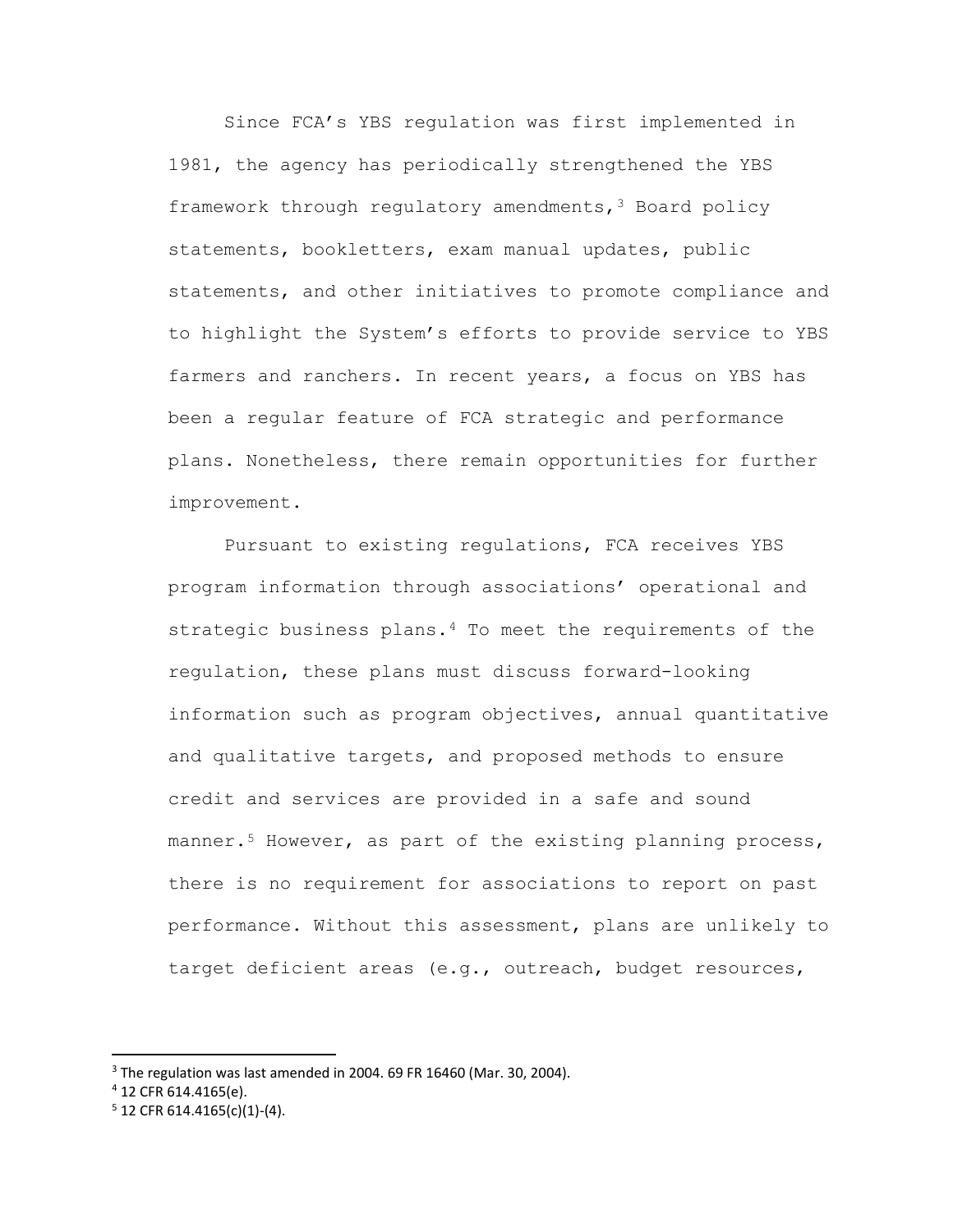terms of extended credit) for improvement. This information would help the funding banks and FCA to identify trends. For these reasons, we believe associations should include assessments of their past performance in their YBS plans.

As noted, a direct lender association's funding bank serves a role in YBS plan development. Indeed, the Act assigns to the banks the role of reviewing and approving their affiliated direct lender associations' YBS plans[.6](#page-6-0) Given this, and to parallel what is required of direct lender associations, we believe funding banks should implement internal controls that establish clear lines of responsibility for approving, reviewing, and monitoring of their affiliated associations' YBS reporting and activities.

On August 12, 2021, the FCA Board Chairman announced the agency's work on a proposed YBS rule. The statement noted that while the System has made consistent efforts to serve YBS farmers, the average age of American farmers has continued to rise.[7](#page-6-1) On November 8, 2021, FCA and the University of Nebraska-Lincoln held a symposium to enhance YBS decision-making at System institutions. More recently,

<span id="page-6-0"></span> $6$  12 U.S.C. 2207(a).

<span id="page-6-1"></span> $<sup>7</sup>$  The Department of Agriculture reported in 2017 that the average age of U.S. farm producers was 57.5 years, up</sup> 1.2 years from 2012. *USDA NASS, 2017 Census of Agriculture*.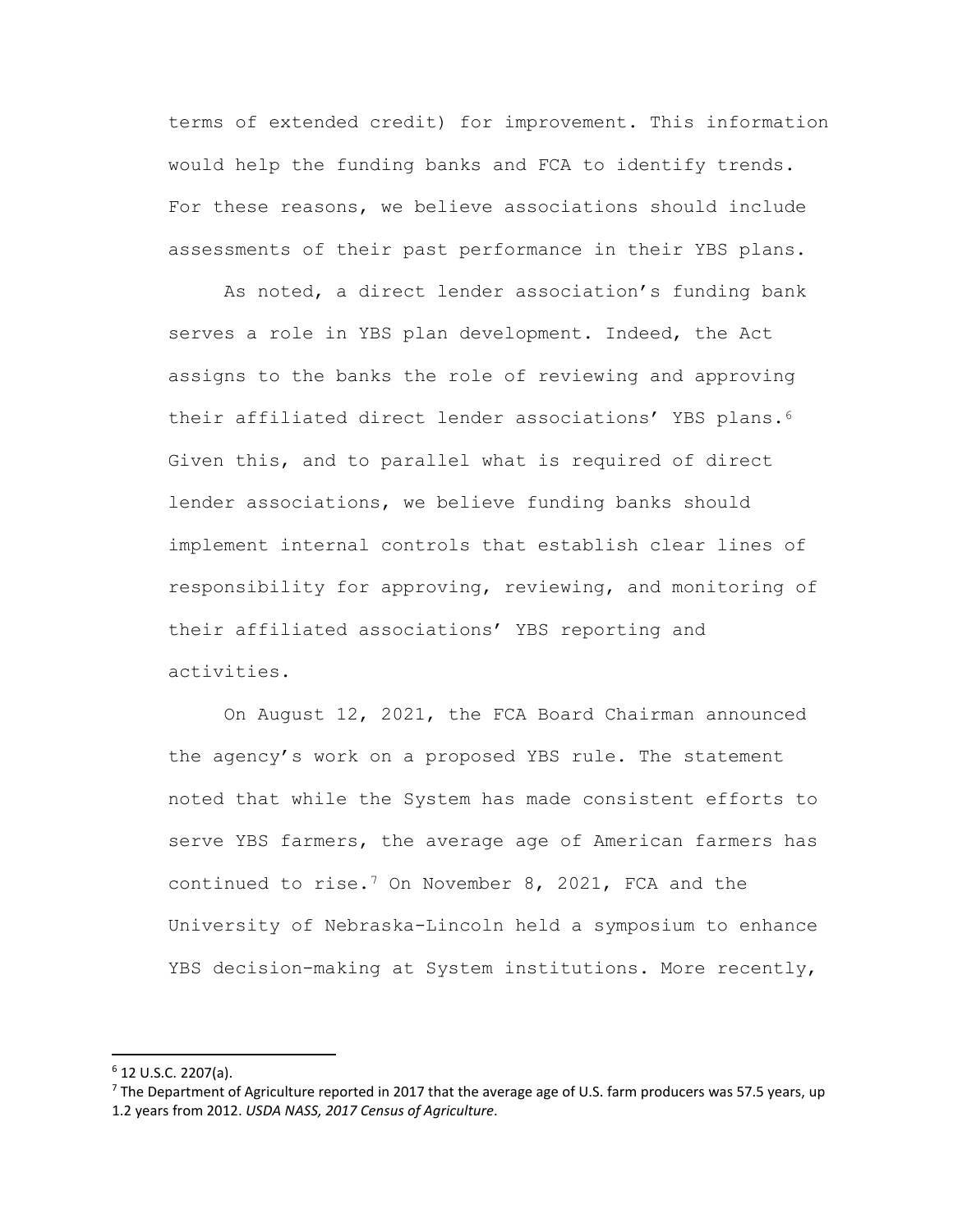on March 23, 2022, FCA and Colorado State University (CSU) co-hosted a national forum on serving the credit and related needs of YBS farmers and ranchers. The event covered a range of topics of interest to YBS producers and their lenders, with presentations by top industry stakeholders, experts from CSU, Farm Credit System representatives, and local agricultural producers.

# III. Section-by-Section Analysis

### A. Overview

FCA proposes revisions to our regulations located in 12 CFR 614.4165 to reinforce the supervisory responsibilities of the funding banks, require each direct lender association to adopt an independent strategic plan for its YBS program, and provide elements that will be evaluated as part of a rating system to measure year-over-year YBS progress. This proposed rule reflects FCA's expectation of bolstering YBS program planning and increasing both lending and non-lending YBS activity. FCA also proposes to revise  $\S$  620.5(k)(2) to update referencing.

# B. Definitions [proposed § 614.4165(a)]

No substantial changes are proposed for the definitions in paragraph (a). We propose grammatical changes, including removing the word "and" between "farmers" and "ranchers," and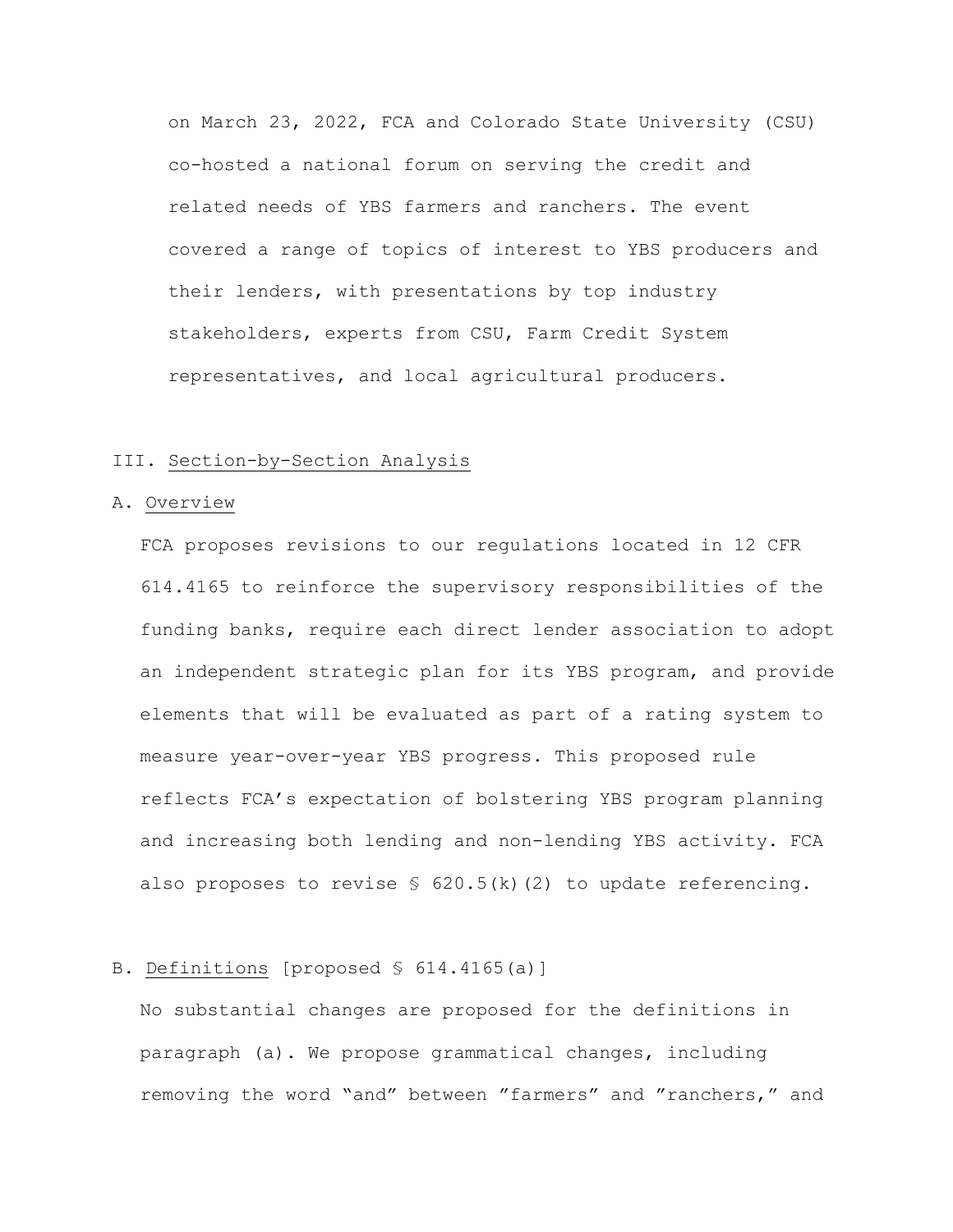adjusting punctuation. Similar changes are made to the term throughout the regulatory text.

# C. Farm Credit banks oversight [proposed § 614.4165(b)]

We propose changing the paragraph heading in paragraph (b) from "Farm Credit bank policies" to "Farm Credit banks oversight." While direct lender associations have autonomy from their funding banks, section 4.19(a) of the Act clearly states that YBS programs are subject to bank review and approval. As such, this paragraph is more appropriately titled to include such oversight. We believe funding banks are in a unique position to know the YBS activities of all their affiliated direct lender associations and see how those associations respond to the needs of their respective borrowers. Funding banks can use this knowledge to encourage associations to enhance their YBS programs through best practice sharing among their direct lender associations. Further, funding banks serve as the YBS data collection center for their direct lender associations and, ultimately, are responsible for reporting to FCA. As a result of this structure and crucial data reporting, funding banks are positioned not only to help FCA in our YBS oversight but also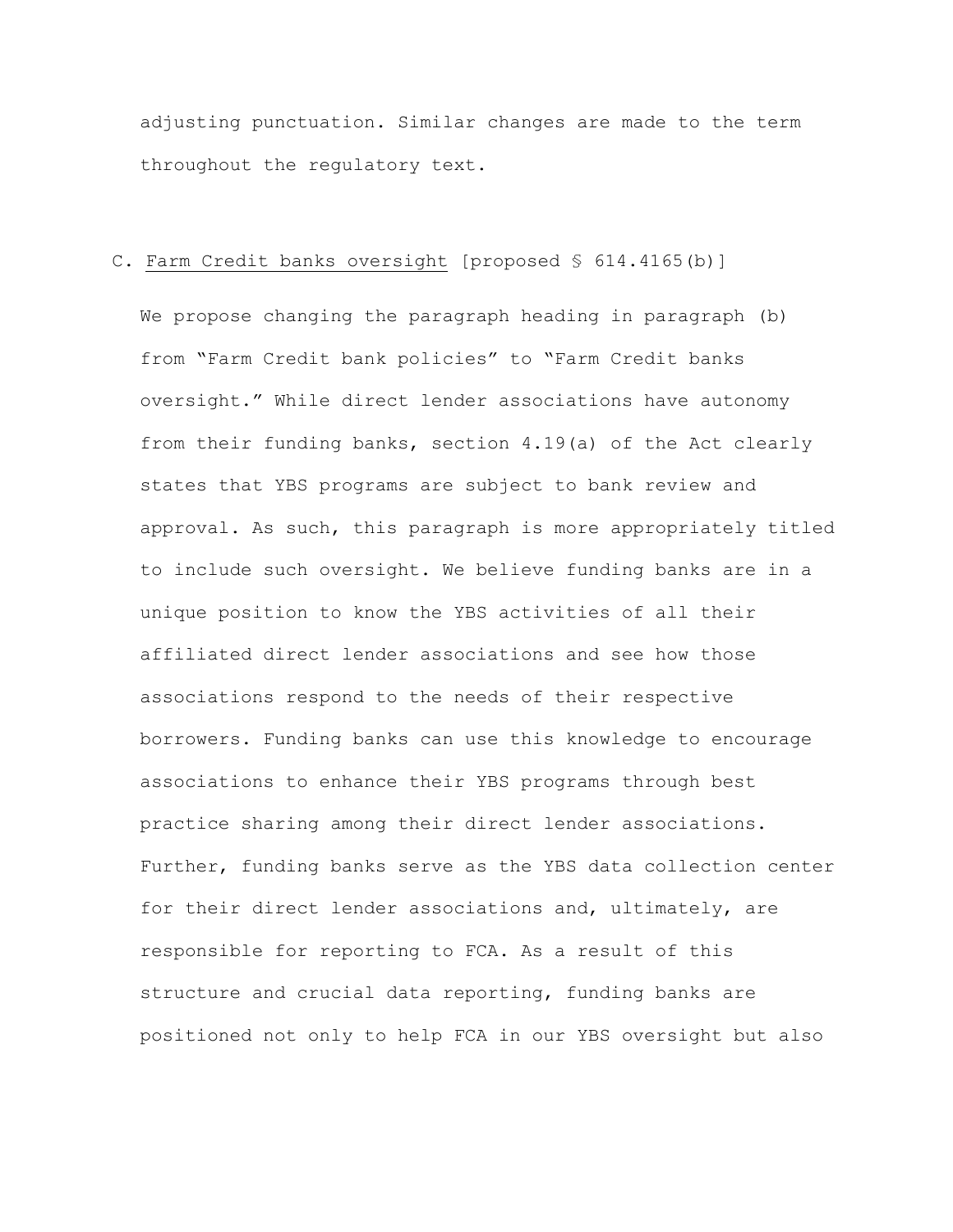to provide assistance to associations seeking to bolster their YBS programs.

Proposed paragraph (b)(1)(i) requires each funding bank to adopt written policies that direct their affiliated associations to establish an annual strategic YBS plan. The creation of a YBS strategic plan is explained further in the discussion about proposed paragraph (c). Since a strategic plan is a newly-proposed requirement for direct lender associations, it is appropriate that the bank adopt written policies directing affiliated associations to establish a plan. It is also consistent with the statutory structure of Section 4.19 of the Act, which requires associations to have YBS programs "under policies" of Farm Credit Bank boards. We propose grammatical edits to the reference to "young, beginning, and small farmers, ranchers, and producers or harvesters of aquatic products," which will continue to be referred to in the shorthand as "YBS farmers and ranchers" or "YBS."

Paragraph (b)(3) of the existing regulation requires each funding bank to adopt written policies that direct each affiliated direct lender association to provide a YBS operations and achievements report to the funding bank. Proposed paragraph (b)(1)(iii) replaces references to the operations and achievements reports with the proposed YBS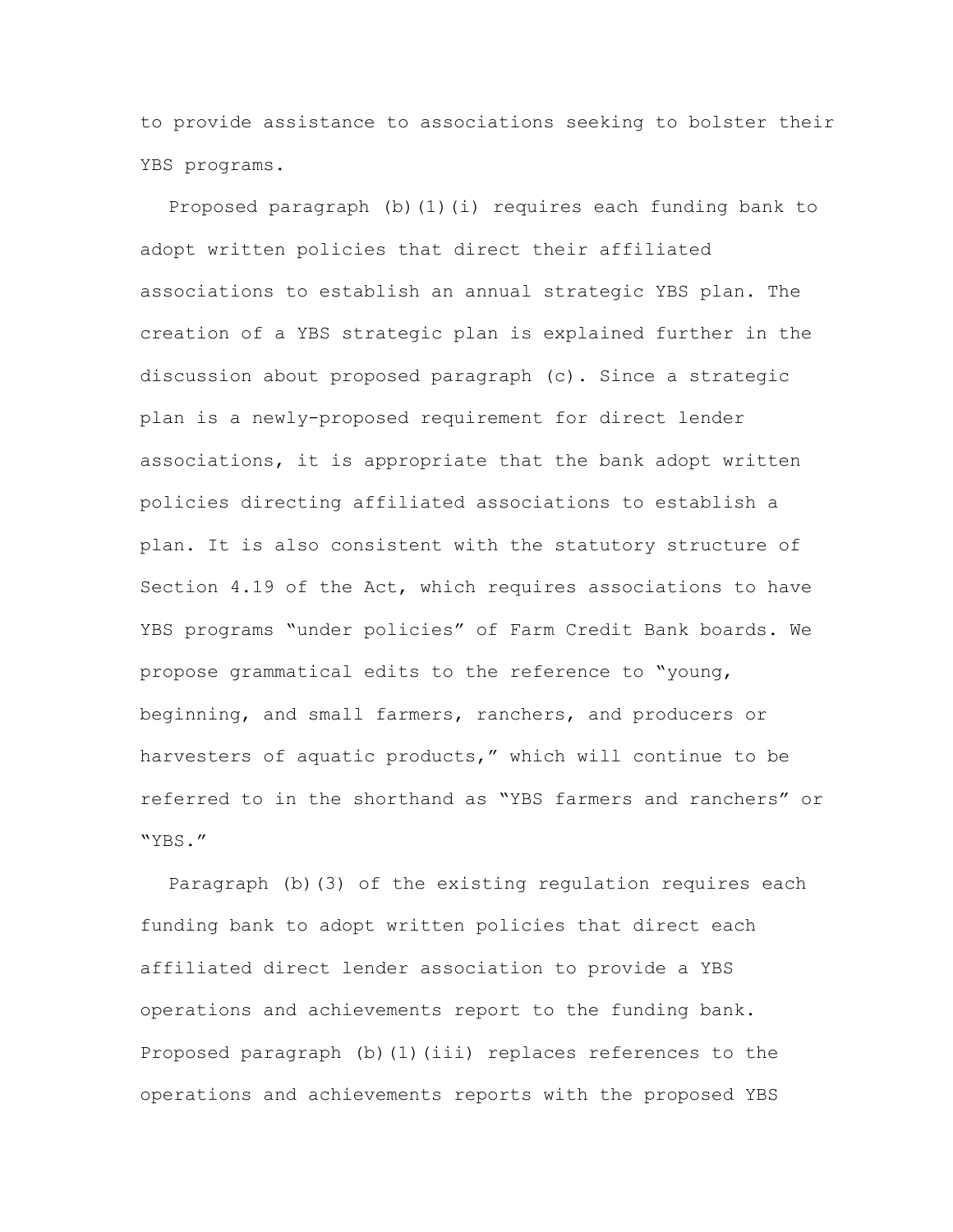strategic plan, along with any other information deemed necessary by the bank. The strategic plan should contain the elements previously submitted in the operations and achievements reports; thus, the intent of the requirement continues forward through the YBS strategic plan. Receiving the YBS strategic plan should also aid the funding bank in its oversight role as described previously, as well as supplementing data collection and reporting. In paragraph (b)(1)(iv), we propose a grammatical change from "agency" to "FCA." We propose moving the review and approval requirements from existing paragraph (d) to proposed paragraph (b)(2). The existing regulation requires bank review and approval of each direct lender association's YBS program, but limits the review and approval to a determination that the YBS program contains required elements as set forth in existing paragraph (c). With the proposed requirement of a YBS strategic plan, we also propose adding bank review and approval of such plan. Further, we propose that the bank's review ensure all elements in proposed paragraphs (c) and (d) are contained in the plan and program, and remove existing limitations on the bank to only review for the presence of the required elements. This would provide funding banks with the opportunity to become more involved with their respective associations' efforts to enhance YBS programs.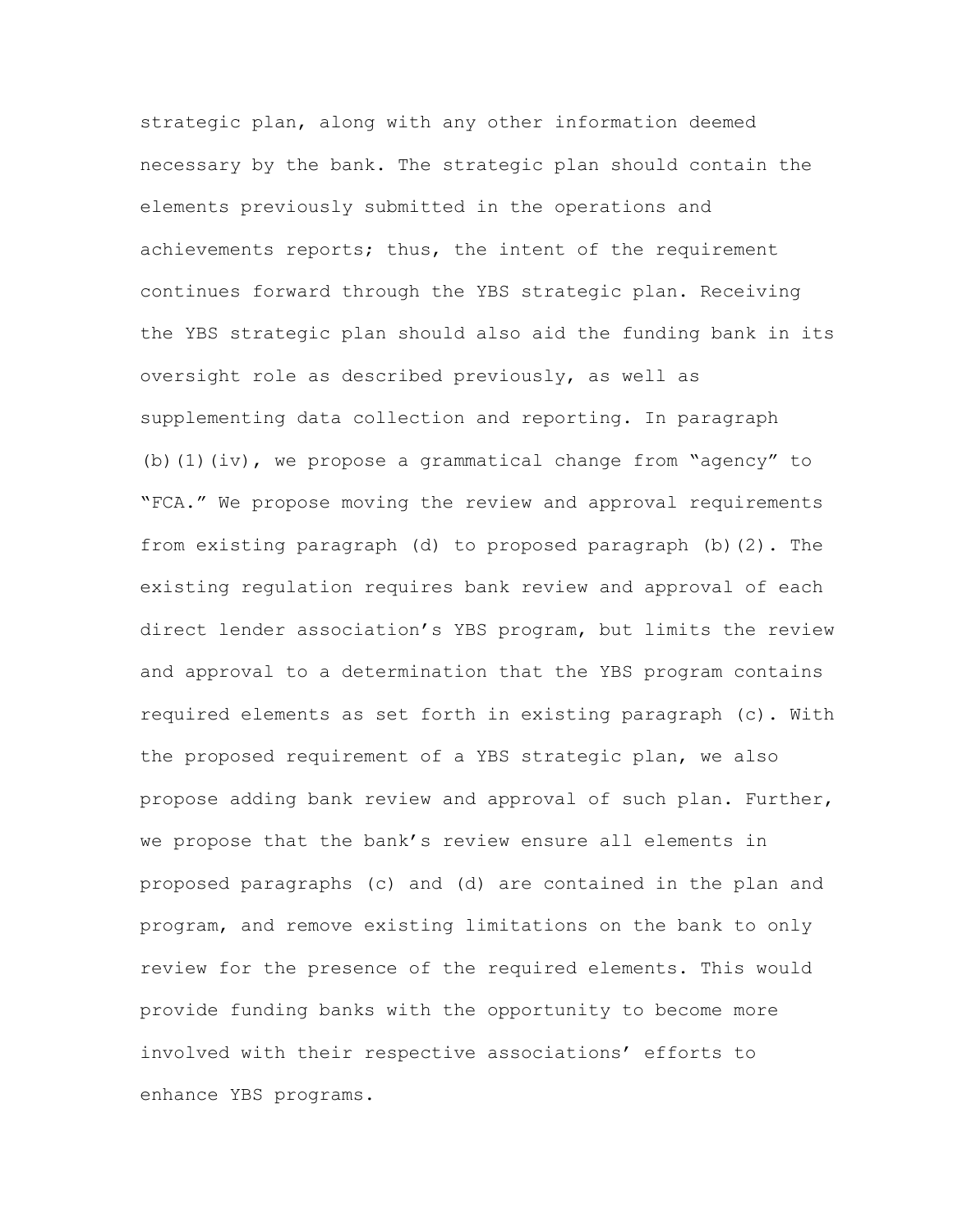Existing paragraph (f) requires internal controls for direct lender associations. In paragraph (b)(3), we propose that banks also have internal controls in place to establish clear lines of responsibility in fulfilling their role regarding direct lender association YBS strategic plans, programs, and reporting. In the past, internal controls over YBS data reporting processes have been weak, resulting in inaccurate reporting to FCA. As the primary collectors, reviewers, and submitters of YBS data, internal controls are key to the funding banks' ability to provide reliable data. As with every area of operations, a strong internal control environment is essential.

# D. Direct lender association YBS strategic plan [proposed § 614.4165(c)]

The existing YBS regulation requires the YBS program to be included in the direct lender association's annual operational and strategic business plan under § 618.8440. Proposed paragraph (c) requires the adoption of an independent strategic plan specific to the direct lender association's YBS program. While direct lender associations have long been required to have a YBS program, limited emphasis has been placed on strategically planning, analyzing, and assessing such a program. Just as most direct lender associations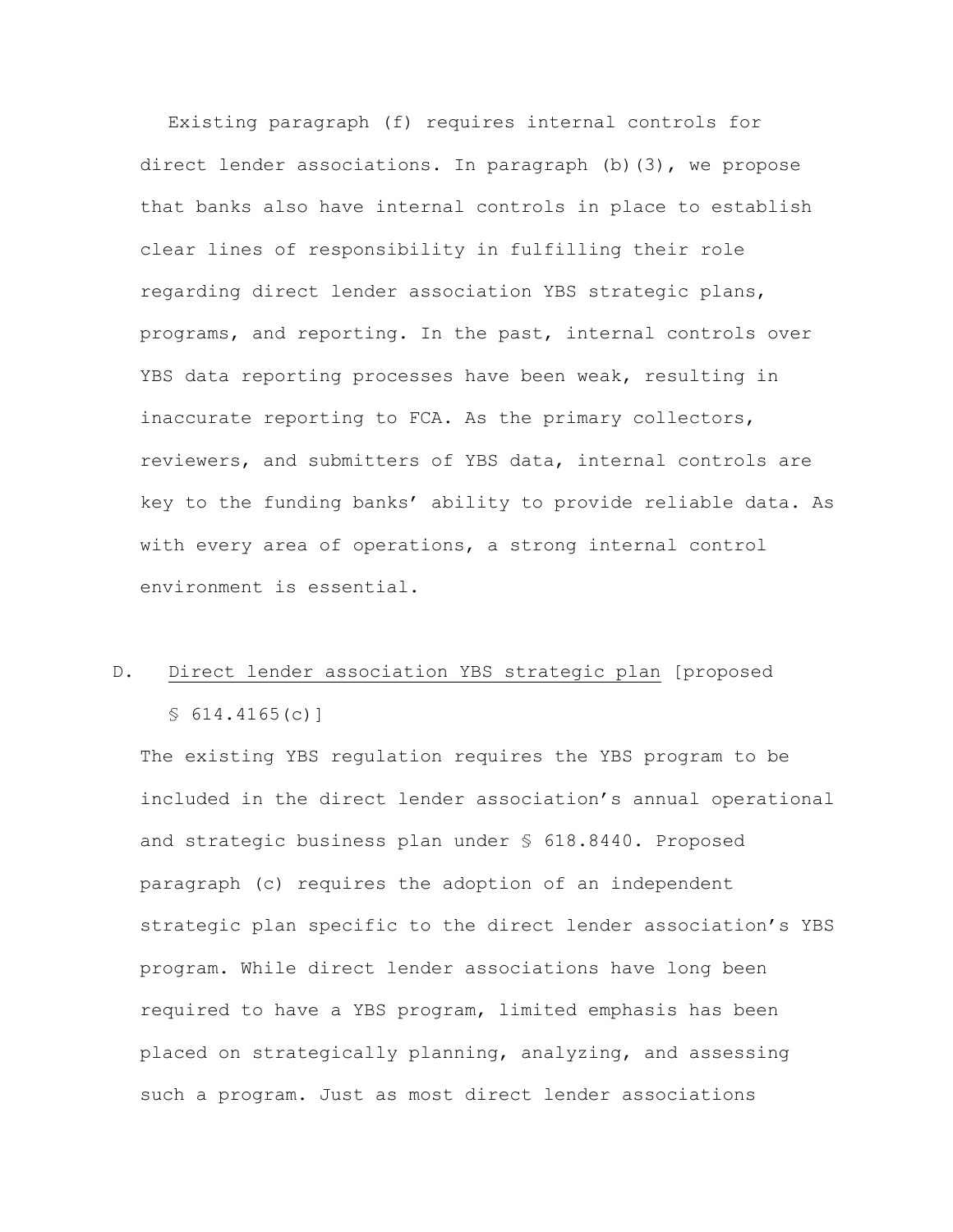require YBS borrowers to submit a business plan for their operation, we believe that business planning is important when it comes to YBS programs. Direct lender associations plan their YBS programs to varying degrees. This proposed strategic plan requirement will add consistency to longer-term planning and program development at each institution, while also requiring performance analysis, all of which should strengthen the direct lender association's YBS program.

The Farm Credit System, as a GSE, maintains a special responsibility to YBS, which is a mission-critical lending segment. For this reason, we propose the creation of an independent document that stands alone and separate from the operational and strategic business plan. Similar to the operational and strategic business plan required by § 618.8440, we propose that the YBS strategic plan must be forward looking by 3 years and submitted no later than 30 days after the commencement of each calendar year. This should allow direct lender associations to complete their entire planning process at one time.

We propose that the YBS strategic plan contain minimum elements detailed in proposed paragraph (d). Paragraph (e) of the existing regulation requires targets and goals be included in the direct lender association's strategic operational plan for the succeeding 3 years. We propose moving this requirement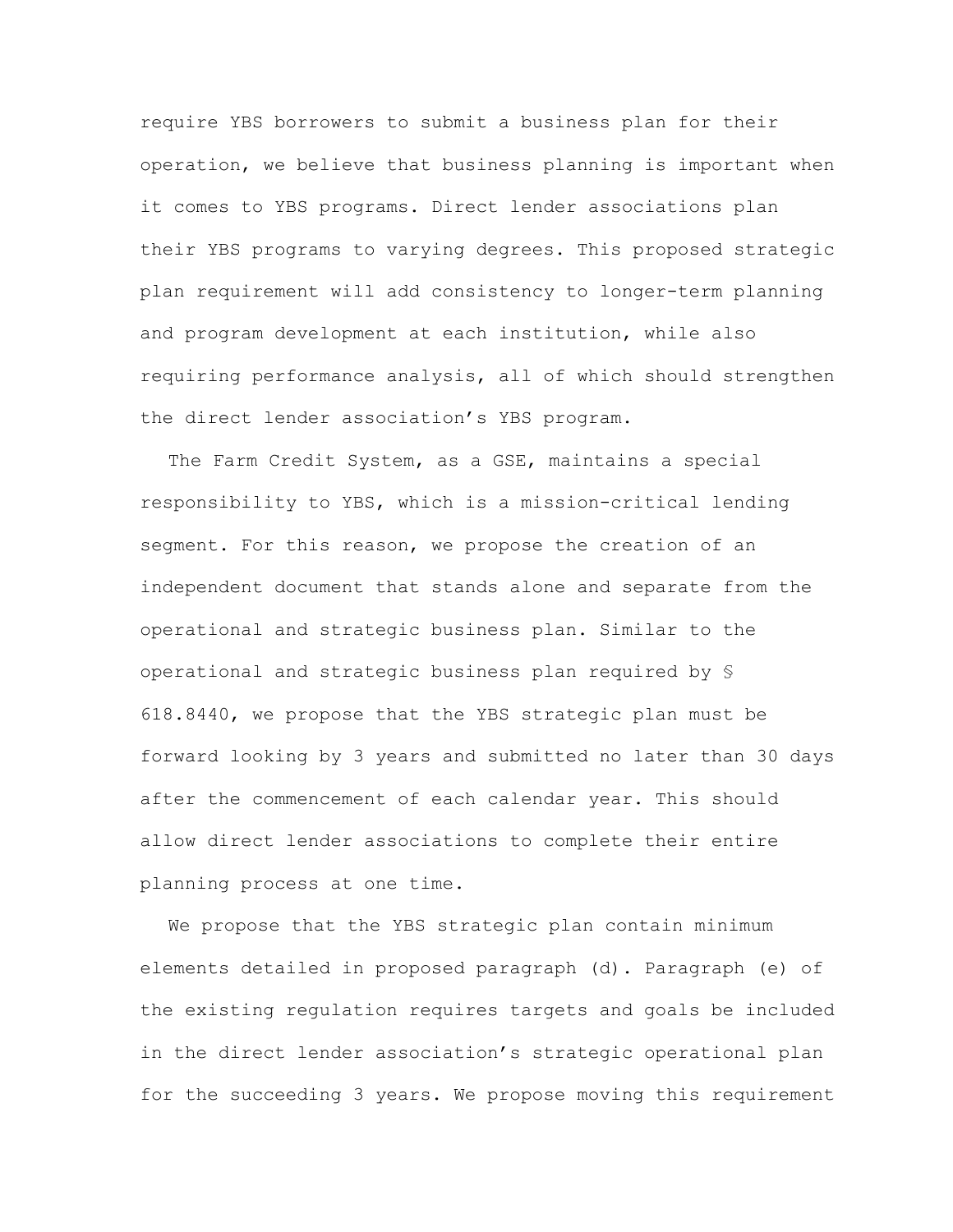to paragraph (c)(2), and instead of including such goals in the operational and strategic business plan, they will be included in the standalone YBS strategic plan. YBS components will no longer be required as part of § 618.8440.

Further, we propose that the YBS strategic plan analyze performance. It is important for the direct lender association to use actual results when setting goals and developing the future years' YBS program. We also propose that the direct lender association discuss variances that occurred between actual performance and goals and provide the reasons for such variances. This analysis should also be helpful in ensuring the YBS program is relevant and appropriately serving the needs of the YBS segment. In proposed paragraph (c)(3)(iii), we propose that the YBS strategic plan identify how the efforts of the direct lender association, through its YBS program, are assisting YBS farmers and ranchers with receiving both credit and education. Also, under proposed paragraph (c)(3)(iv), we propose that the YBS strategic plan also assess the effectiveness in providing credit and services. This should discuss how the direct lender association's YBS planning, and program efforts are resulting in new and expanding YBS borrower operations and how the credit is being provided to these YBS borrowers.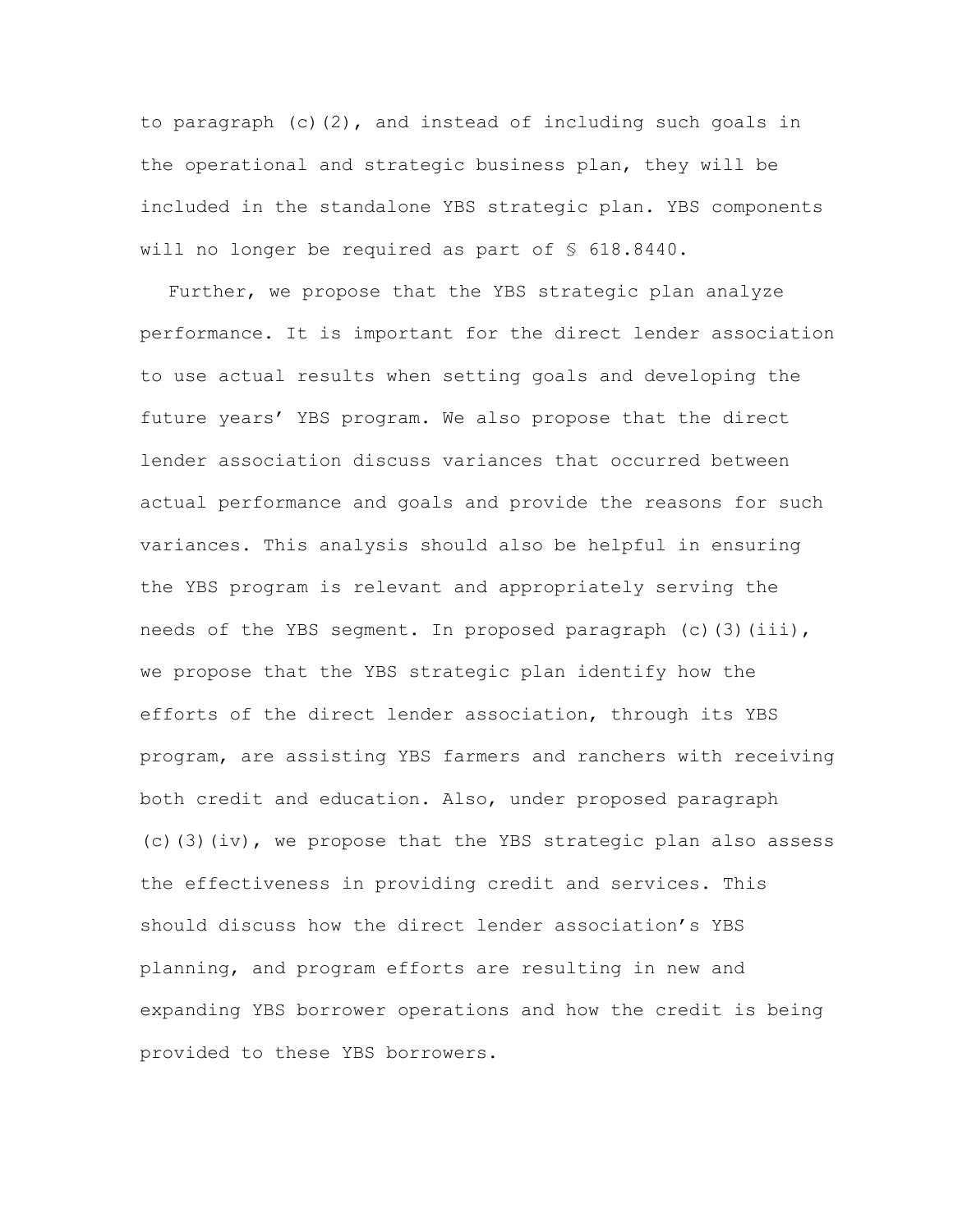E. Direct lender association YBS program [proposed § 614.4165  $(d)$ ]

We propose redesignating existing paragraph (c) as paragraph (d) and reorganizing and revising its containing paragraphs. The YBS strategic plan outlined in proposed paragraph (c) will guide the development and implementation of the direct lender association's YBS program.

We propose moving language in existing paragraph  $(c)$  (4) that reads, "safe and sound manner and within a direct lender association's risk-bearing capacity," to the main body of paragraph (d). In addition to the requirement that each YBS program must operate in a safe and sound manner within the direct lender association's risk-bearing capacity, such operation must be done "while meeting the unique needs of YBS farmers and ranchers." There can be actual and perceived risk in lending to the YBS segment. These borrowers often lack certain credit elements such as abundant repayment capacity, liquidity, or collateralization. Generally, loans to YBS borrowers can be made in a safe and sound manner despite some increased risk relative to non-YBS borrowers.

Next, we propose adding paragraph headings to paragraphs (1) ("Qualitative Factors"), (1)(i) ("Corporate Governance"), (1)(ii) ("Credit and Related Services"), (1)(iii) ("Marketing,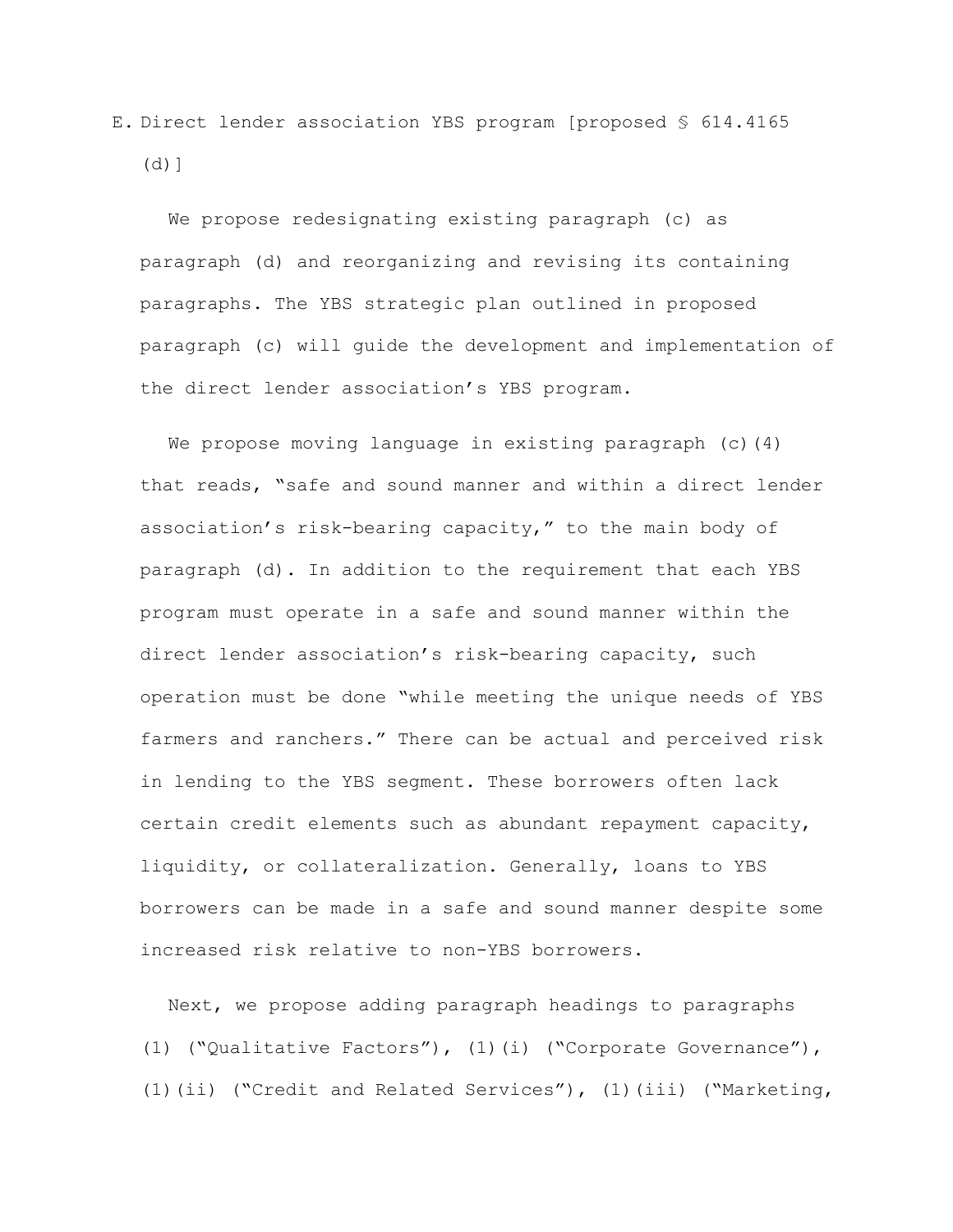Outreach and Education"), and (2) ("Quantitative Goals"). We propose moving the mission statement requirement in existing paragraph (c)(1) to proposed paragraph (d)(1)(i)(A), as a component of the Corporate Governance. Other than relocation, the requirement has not changed. We also propose moving the internal control requirement in existing paragraph (f) of current regulations to proposed paragraph (d)(1)(i)(B) and adding to its coverage the YBS strategic plan. We propose moving the related services requirement in existing paragraph (c)(3)(i) to proposed paragraph (d)(1)(ii)(A), and moving coordination requirements in existing paragraph (c)(3)(ii) to (d)(1)(ii)(B). We also propose streamlining this requirement by striking the words, "take full advantage of opportunities for coordinating," and replacing it with "coordination." We propose to move outreach requirements in existing paragraph (c)(3)(iii) to proposed paragraph (d)(1)(iii). We propose minor changes to this requirement by replacing "Implement" with "Implementation" and adding the word "retain." Further, we propose adding the consideration of a YBS mentoring program to the list of examples of outreach programs to better serve and understand the needs of this lending segment.

Within proposed paragraph  $(d)(2)$ , we propose replacing instances of "targets" with "goals" to be more consistent with the terminology used in the remainder of the quantitative text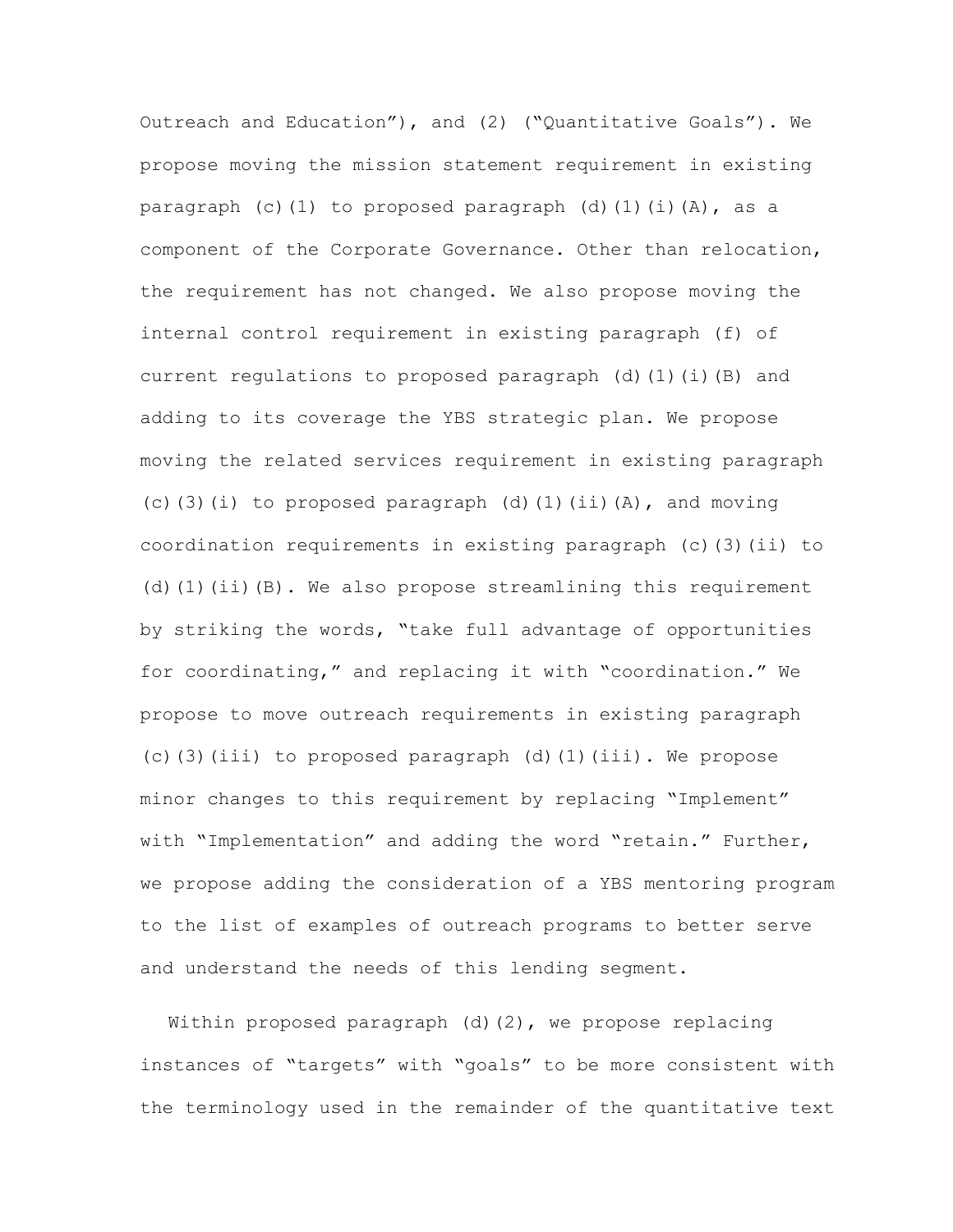section. We also propose adding the requirement that direct lender associations identify the sources of data used to establish the goals. Lastly, we propose replacing "targets may" with "goals must." The regulatory text in proposed paragraphs  $(2)(i)-(ii)$  remains the same as existing paragraphs (c)(2)(i)-(iv).

# F. Annual report information concerning YBS [proposed

 $$620.5(k)(2)]$ 

FCA proposes to revise § 620.5(k)(2) to update referencing. Specifically, we propose to change the paragraph's crossreference from § 614.4165(c) to instead point to § 614.4165(d) which reflects the proposed reordering of text in that section. The rest of  $\frac{1}{2}$  620.5(k)(2) remains unchanged.

# IV. Regulatory Flexibility Act

Pursuant to section 605(b) of the Regulatory Flexibility Act (5 U.S.C. 601 *et seq*.), FCA hereby certifies that the proposed rule will not have a significant economic impact on a substantial number of small entities. Each of the banks in the Farm Credit System, considered together with its affiliated associations, has assets and annual income in excess of the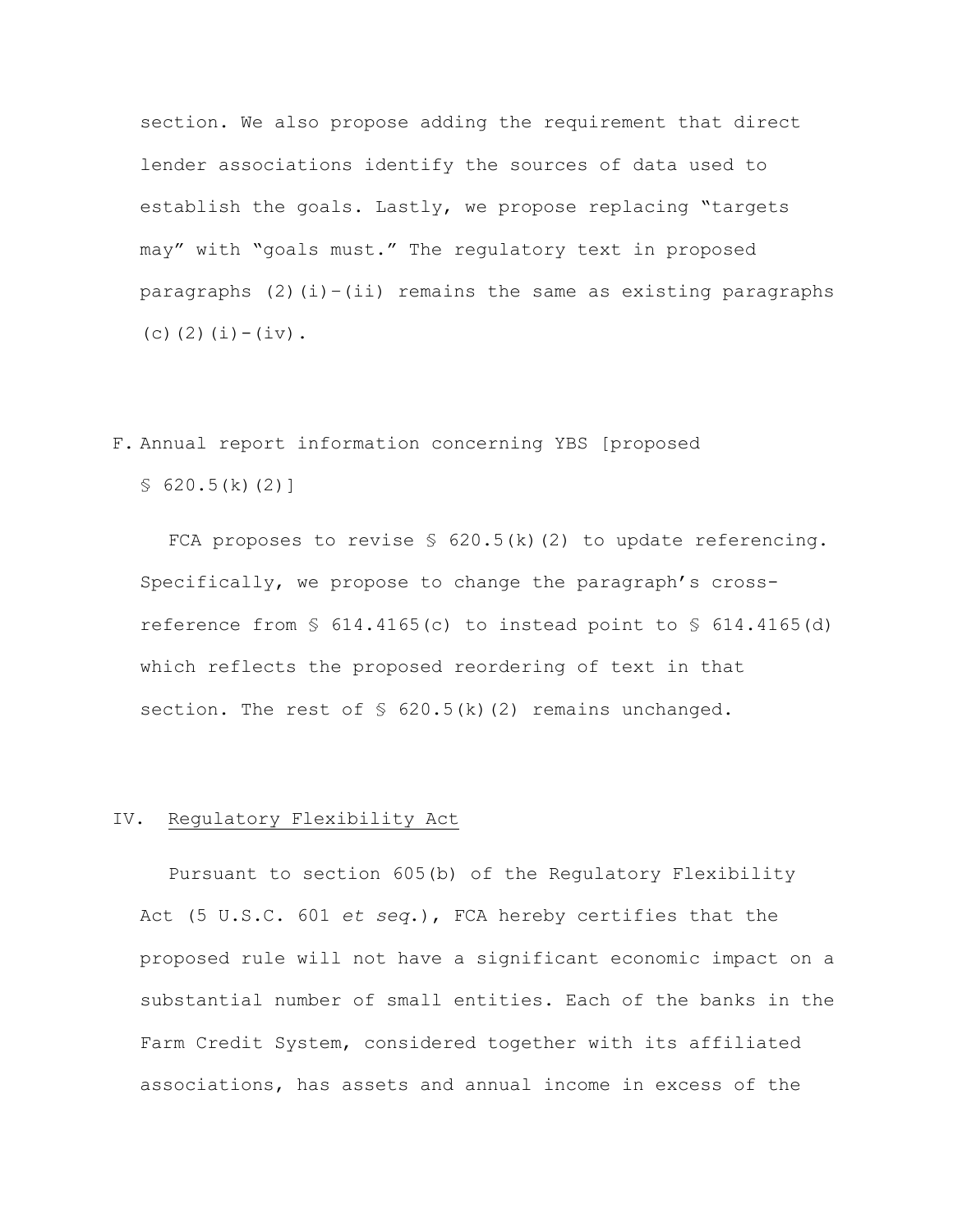amounts that would qualify them as small entities. Therefore, Farm Credit System institutions are not "small entities" as defined in the Regulatory Flexibility Act.

# **List of Subjects**

# **12 CFR Part 614**

- Agriculture
- Banks, banking
- Flood insurance
- Foreign trade
- Reporting and recordkeeping requirements
- Rural areas

# **12 CFR Part 620**

- Accounting
- Agriculture
- Banks, banking
- Reporting and recordkeeping requirements
- Rural areas

## PART 614

1. The authority citation for part 614 continues to read as follows: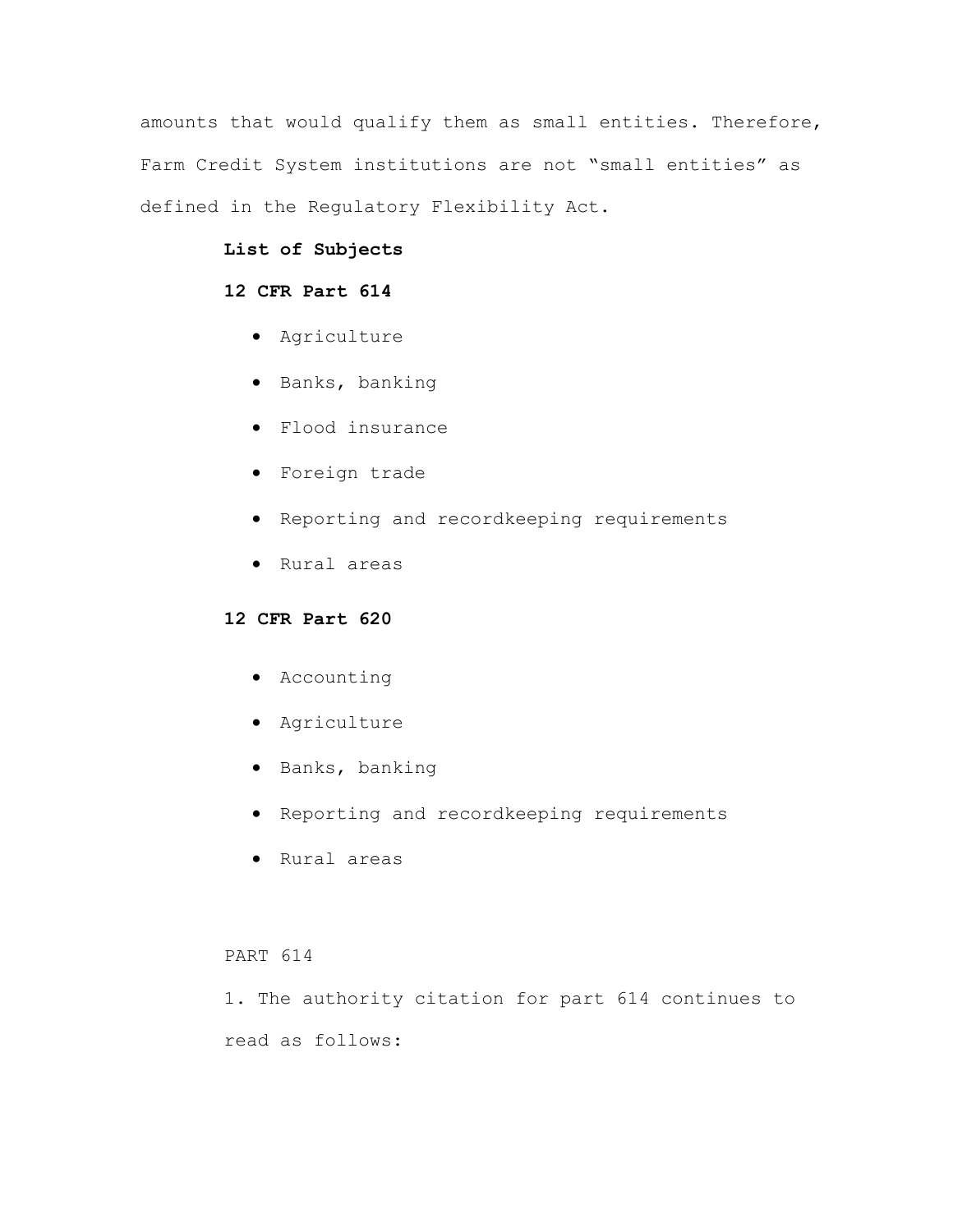**Authority:** Secs. 1.3, 1.5, 1.6, 1.7, 1.9, 1.10, 1.11, 2.0, 2.2, 2.3, 2.4, 2.10, 2.12, 2.13, 2.15, 3.0, 3.1, 3.3, 3.7, 3.8, 3.10, 3.20, 3.28, 4.12, 4.12A, 4.13B, 4.14, 4.14A, 4.14D, 4.14E, 4.18, 4.18A, 4.19, 4.25, 4.26, 4.27, 4.28, 4.36, 4.37, 5.9, 5.10, 5.17, 7.0, 7.2, 7.6, 7.8, 7.12, 7.13, 8.0, 8.5 of the Farm Credit Act (12 U.S.C. 2011, 2013, 2014, 2015, 2017, 2018, 2019, 2071, 2073, 2074, 2075, 2091, 2093, 2094, 2097, 2121, 2122, 2124, 2128, 2129, 2131, 2141, 2149, 2183, 2184, 2201, 2202, 2202a, 2202d, 2202e, 2206, 2206a, 2207, 2211, 2212, 2213, 2214, 2219a, 2219b, 2243, 2244, 2252, 2279a, 2279a-2, 2279b, 2279c-1, 2279f, 2279f-1, 2279aa, 2279aa-5); 12 U.S.C. 2121 note; 42 U.S.C. 4012a, 4104a, 4104b, 4106, and 4128.

2. Section 614.4165 is revised to read as follows:

### **§ 614.4165 Young, beginning, and small farmers and ranchers.**

### (a) *Definitions.*

(1) For purposes of this subpart, the term "credit" includes:

(i) Loans made to farmers, ranchers, and producers or harvesters of aquatic products under title I or II of the Act; and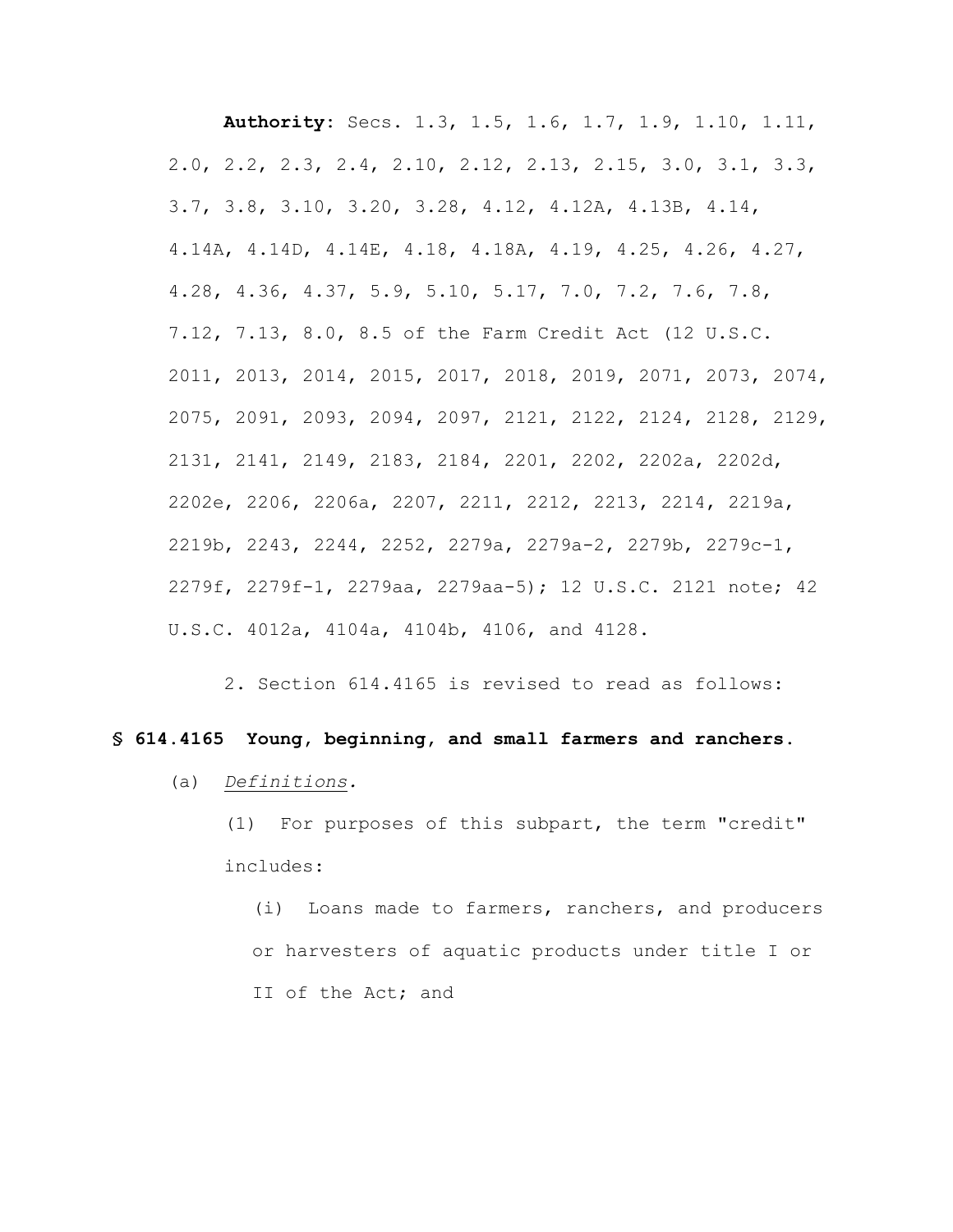(ii) Interests in participations made to farmers, ranchers, and producers or harvesters of aquatic products under title I or II of the Act.

(2) For purposes of this subpart, the term "services" includes:

(i) Leases made to farmers, ranchers, and producers or harvesters of aquatic products under title I or II of the Act; and

(ii) Related services to farmers, ranchers, and producers or harvesters of aquatic products under title I or II of the Act.

(b) *Farm Credit banks oversight.*

(1) Each Farm Credit Bank and Agricultural Credit Bank must adopt written policies that direct:

(i) The board of each affiliated direct lender association to establish an annual strategic plan, which includes the details of a program to provide sound and constructive credit and related services to young, beginning, and small farmers, ranchers, and producers or harvesters of aquatic products (YBS farmers and ranchers or YBS);

(ii) Each affiliated direct lender association to include in its YBS program provisions ensuring coordination with other System institutions in the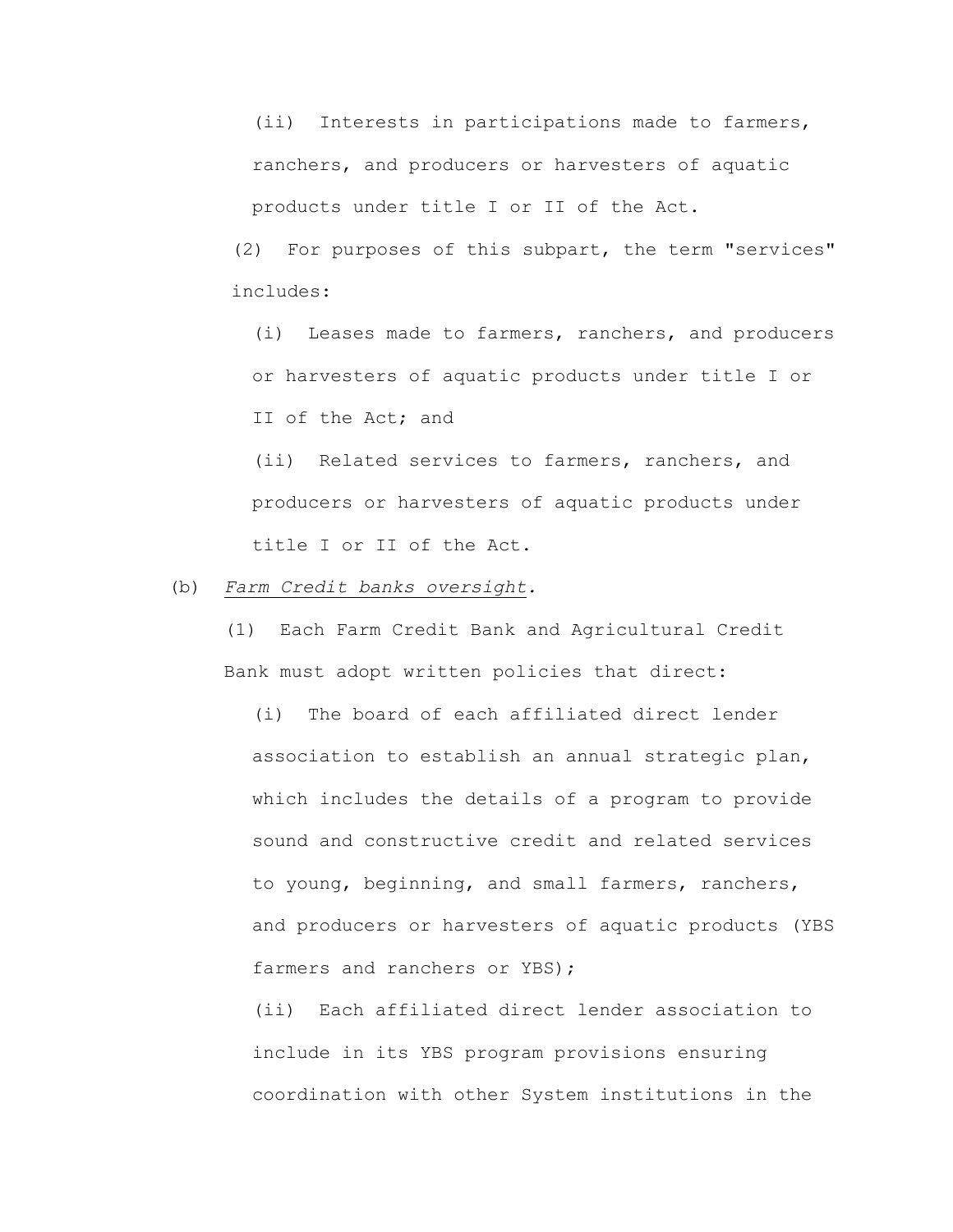territory and other governmental and private sources of credit;

(iii) Each affiliated direct lender association to submit to its funding bank its annual YBS strategic plan as described in paragraph (c) of this section and any other information regarding its YBS program, as described in paragraph (d), deemed necessary by the bank to meet the requirements of this paragraph (b); and

(iv) The bank to provide the FCA a complete and accurate annual report summarizing the YBS program operations and achievements of its affiliated direct lender associations.

(2) Annually, the direct lender association's YBS strategic plan and program are subject to the review and approval of its funding bank. The funding bank's review and approval must determine if the YBS strategic plan and program contain all required components as set forth in paragraphs (c) and (d) of this section. Any conclusion by the bank that a YBS strategic plan or program is deficient must be communicated to the direct lender association in writing.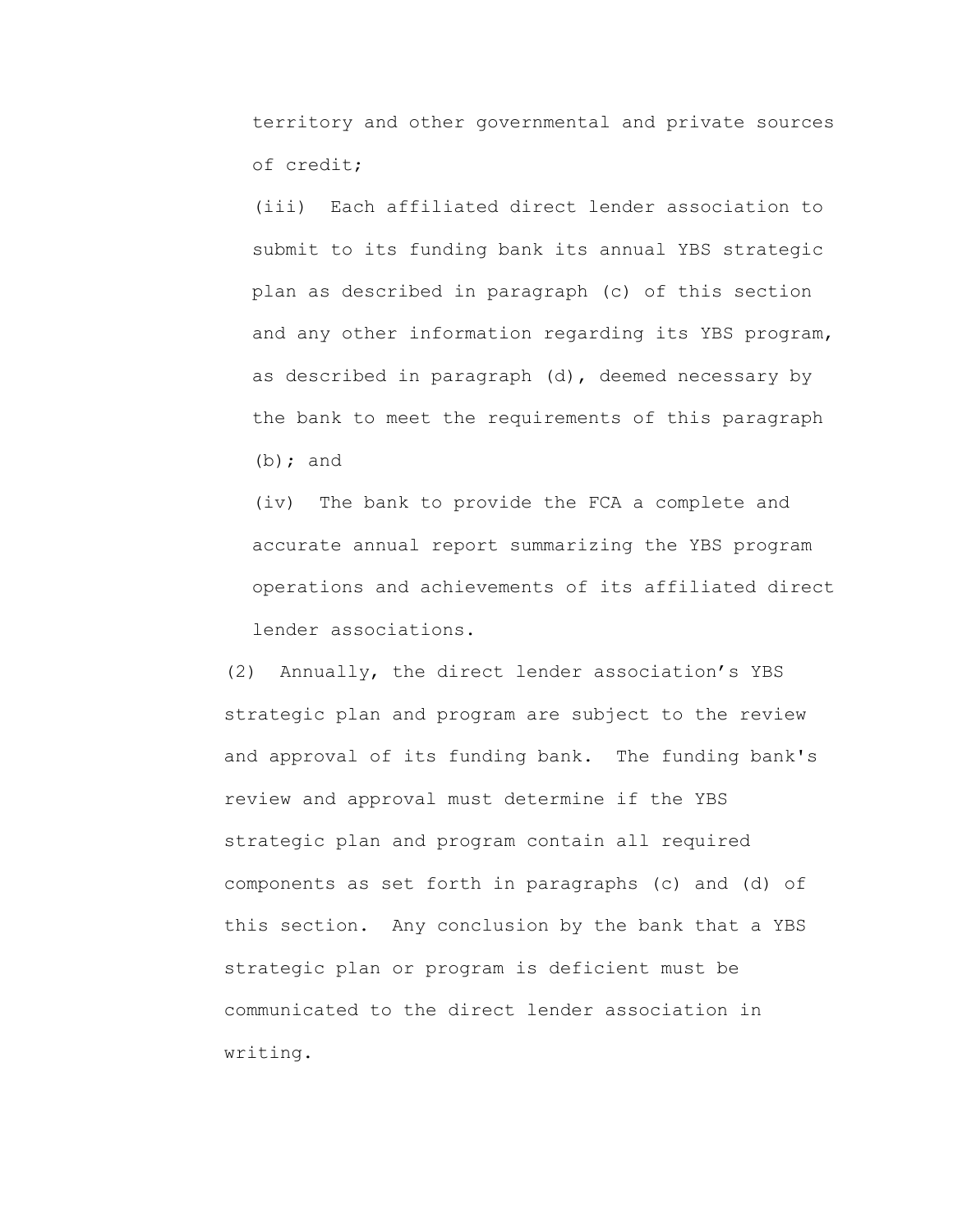(3) The Farm Credit Banks and Agricultural Credit Bank must implement internal controls that establish clear lines of responsibility for approving, reviewing, and monitoring of affiliated direct lender association YBS strategic plans, programs, and reporting.

# (c) *Direct lender association YBS strategic plan*.

(1) No later than 30 days after the commencement of each calendar year, the board of directors of each direct lender association must adopt a 3-year YBS strategic plan to develop and guide its YBS program. The YBS strategic plan is an independent document submitted to the FCA along with the annual operational and strategic business plan required by § 618.8440. (2) At a minimum, the strategic plan must detail the operations of the YBS program, including all components in paragraph (d) of this section. Goals outlined in paragraph (d)(2) of this section must be included in each direct lender association's YBS strategic plan covering at least the succeeding 3 years.

(3) The YBS strategic plan must: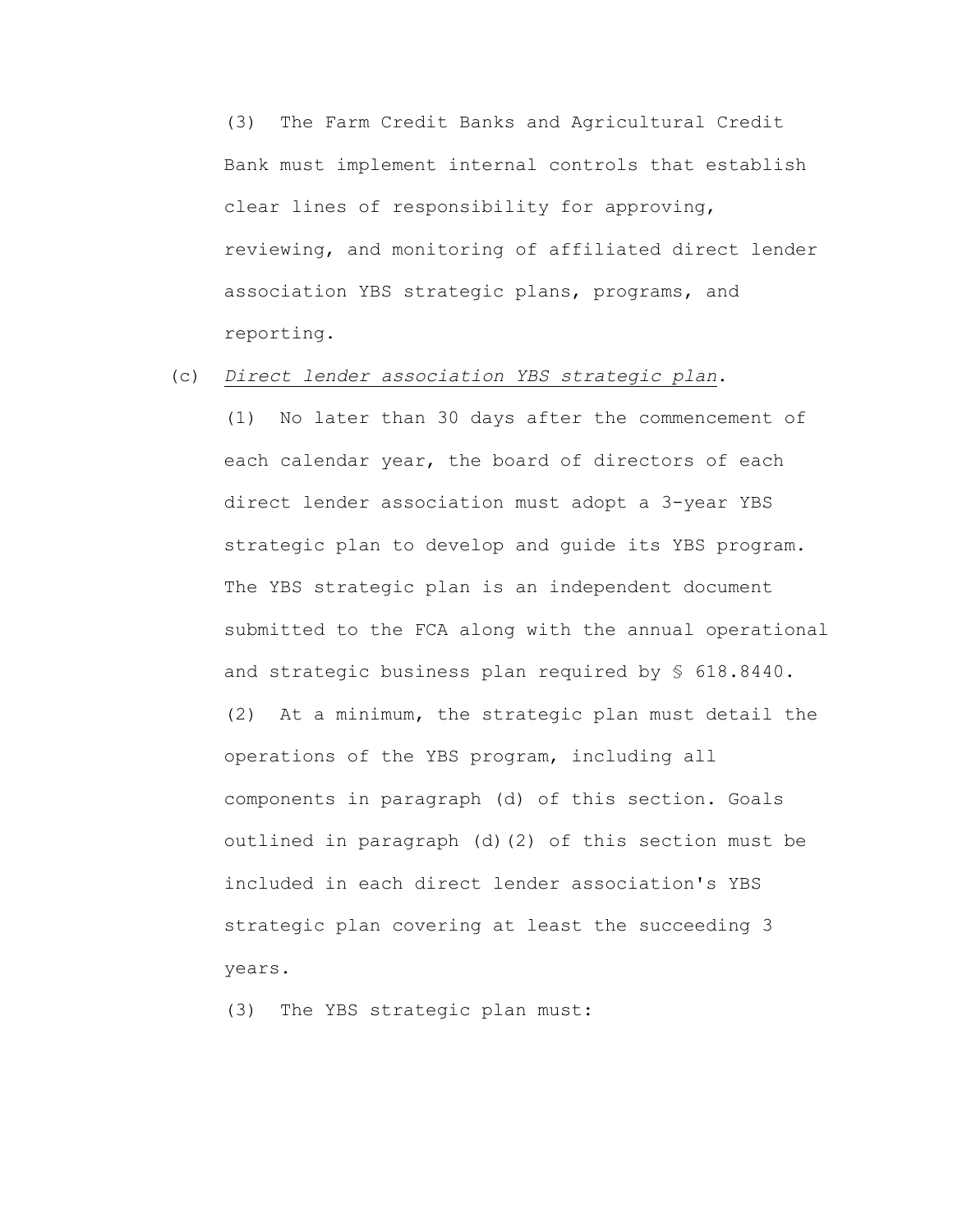(i) Analyze the association's performance in the previous year toward achieving the components in section (d);

(ii) Discuss variances and reasons for the results;

(iii) Identify how the efforts in paragraph (d) of this section assist YBS farmers and ranchers with both receiving credit and education; and (iv) Assess the direct lender association's effectiveness in providing these efforts that result in new and expanding YBS operations to which credit is now provided.

(d) *Direct lender association YBS programs.* The board of directors of each direct lender association must establish a program to provide sound and constructive credit and services to YBS farmers and ranchers in its territory. Each YBS program must operate in a safe and sound manner and within the direct lender association's risk-bearing capacity, while meeting the unique needs of YBS farmers and ranchers. Such a program must include the following minimum components: *(1) Qualitative Factors.* 

(i) *Corporate Governance*.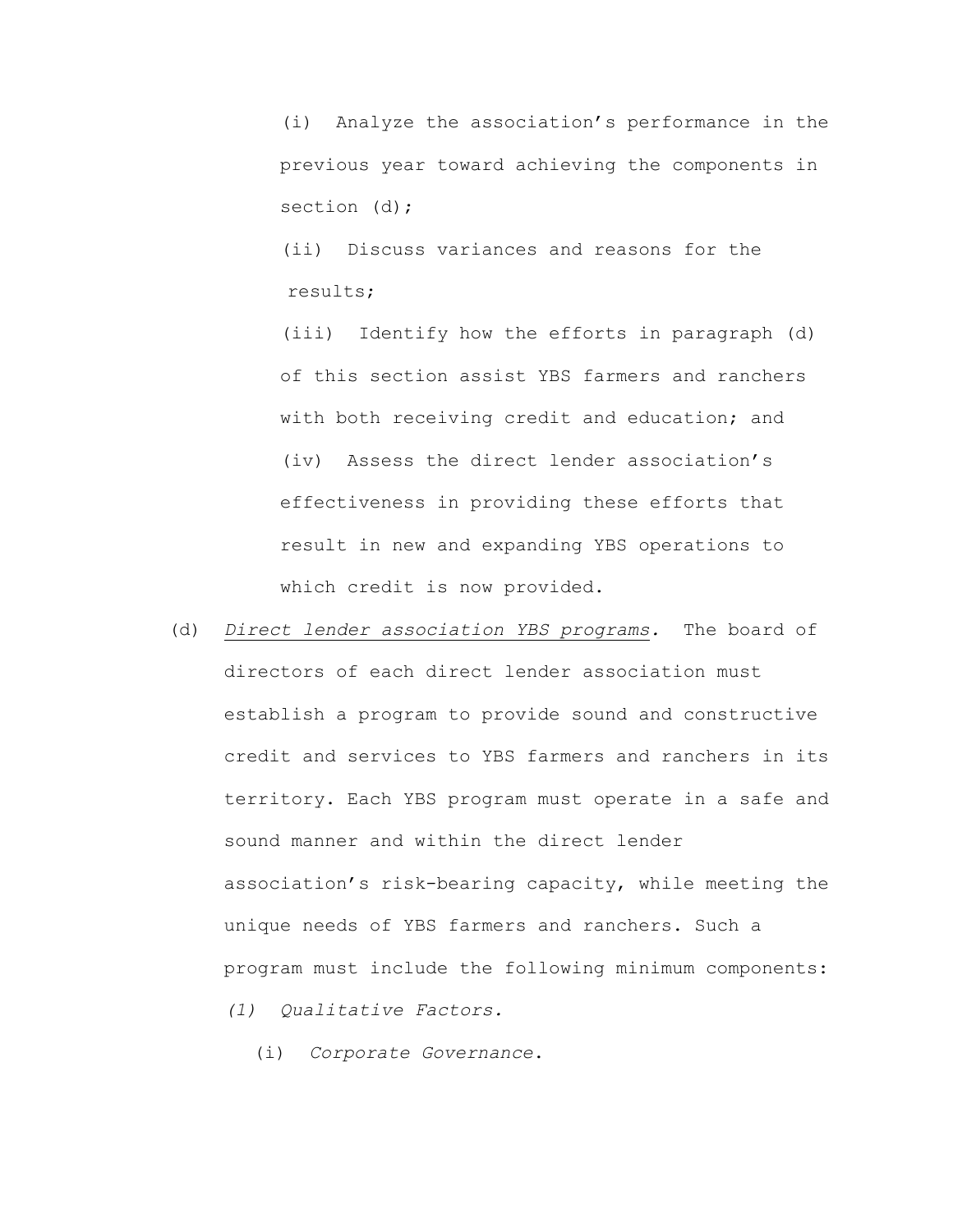(A) A mission statement describing program objectives and specific means for achieving such objectives.

(B) Internal controls that establish clear lines of responsibility for YBS strategic plan development and the corresponding YBS program implementation, tracking YBS program performance, and YBS quarterly reporting to the association's board of directors.

(ii) *Credit and Related Services.*

(A) Efforts to offer credit and related services, either directly or in coordination with others, that are responsive to the needs of the YBS farmers and ranchers in the territory. Examples include customized loan underwriting standards, loan guarantee programs, fee waivers, or other credit enhancements commensurate with the credit risk approved by the board of directors.

(B) Coordination with other System institutions in the territory and other governmental and private sources who offer credit and services to YBS farmers and ranchers.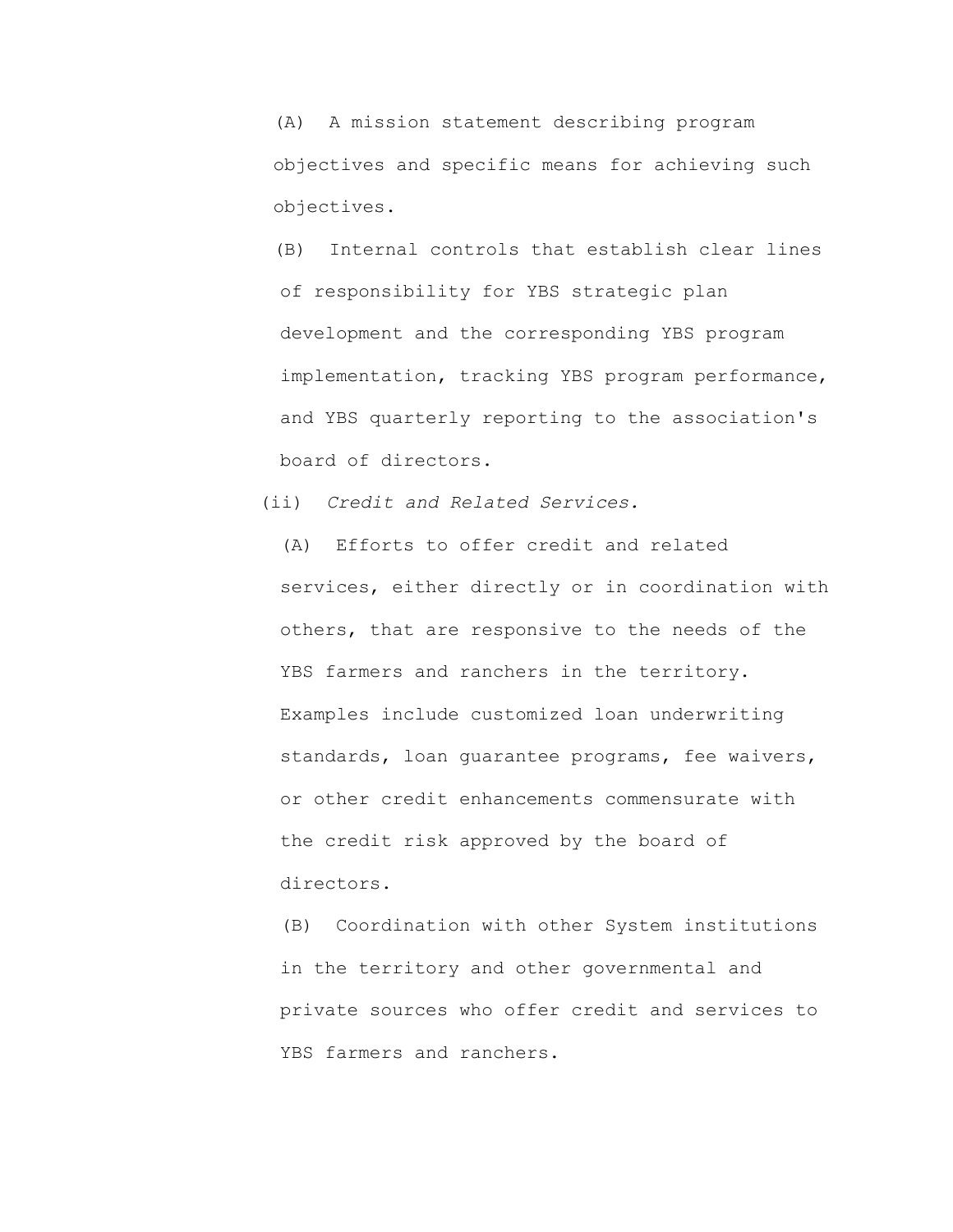(iii) *Marketing, Outreach, and Education.* Implementation of effective outreach programs to attract and retain YBS farmers and ranchers, which may include the use of advertising campaigns, educational programs, and advisory committees comprised of YBS farmers and ranchers and/or a YBS mentoring program to better serve and understand the needs of this lending segment.

(2) *Quantitative Goals.*

(i) *Annual quantitative goals.* Annual quantitative goals for credit to YBS farmers and ranchers based on an understanding of reasonably reliable demographic data for the lending territory. Direct lender associations must identify the sources of data used to establish the goals. Such goals must include at least one of the following:

(A) Loan volume and loan number goals for YBS farmers and ranchers in the territory;

(B) Percentage goals representative of the demographics for YBS farmers and ranchers in the territory;

(C) Percentage goals for loans made to new borrowers qualifying as YBS farmers and ranchers in the territory; or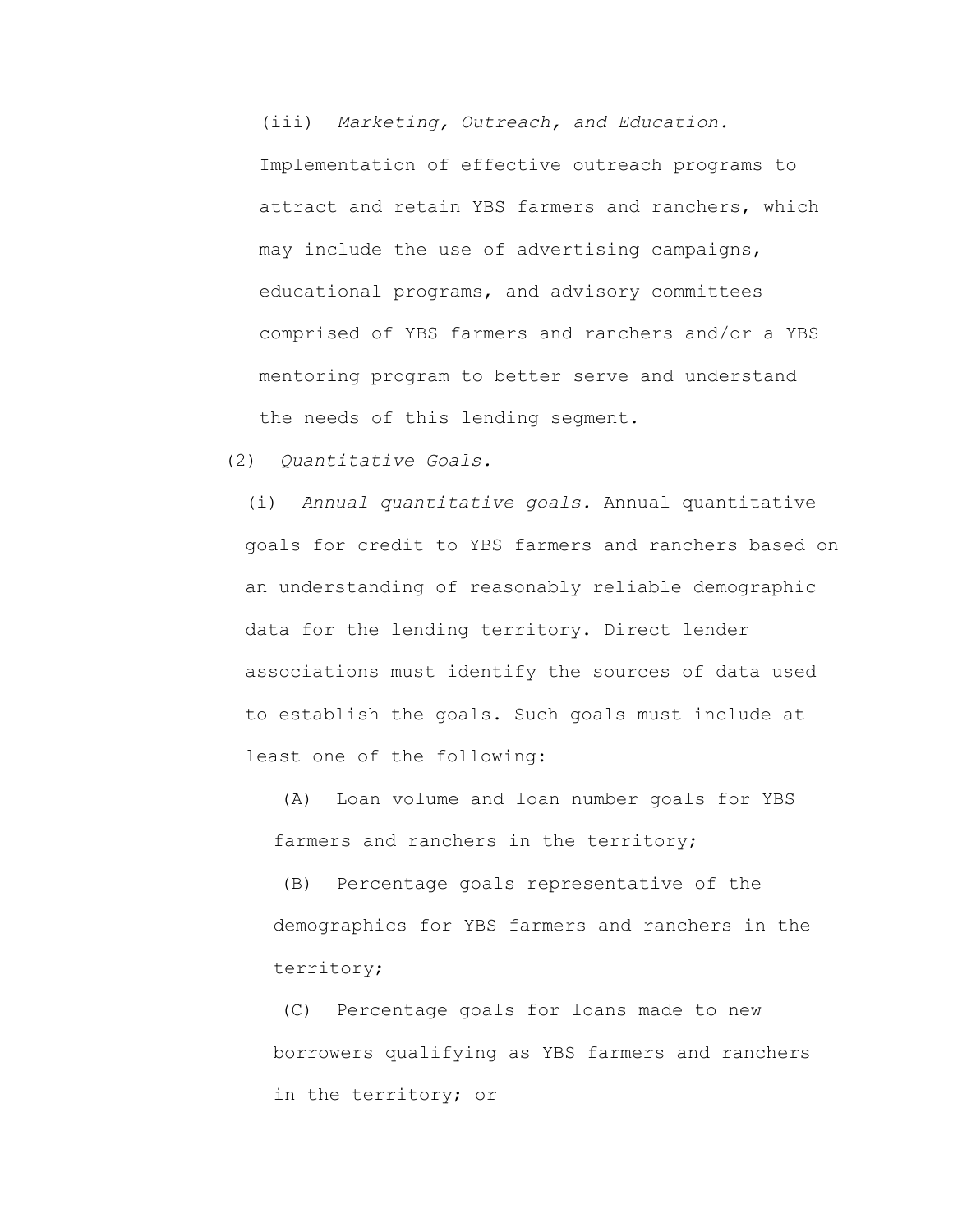(D) Goals for capital committed to loans made YBS farmers and ranchers in the territory.

(ii) *Board of directors approval and review.* Goals must be approved by the direct lender association's board of directors and reviewed quarterly with adjustments made as needed.

#### PART 620

3. The authority citation for part 620 continues to read as follows:

**Authority:** Secs. 4.3, 4.3A, 4.19, 5.9, 5.17, 5.19 of the Farm Credit Act (12 U.S.C. 2154, 2154a, 2207, 2243, 2252, 2254); sec. 424 of Pub. L. 100-233, 101 Stat. 1568; sec. 514 of Pub. L. 102-552, 106 Stat. 4102.

4. Revise § 620.5(k)(2) to read as follows:

**§ 620.5 Contents of the annual report to shareholders.** \* \* \* \* \*

 $(k) * * * *$ 

(2) Each direct lender association must provide a description of its YBS program, including a status report on each program component as set forth in § 614.4165(d) of this chapter and the definitions of "young," "beginning," and "small" farmers and ranchers. The discussion must provide such other